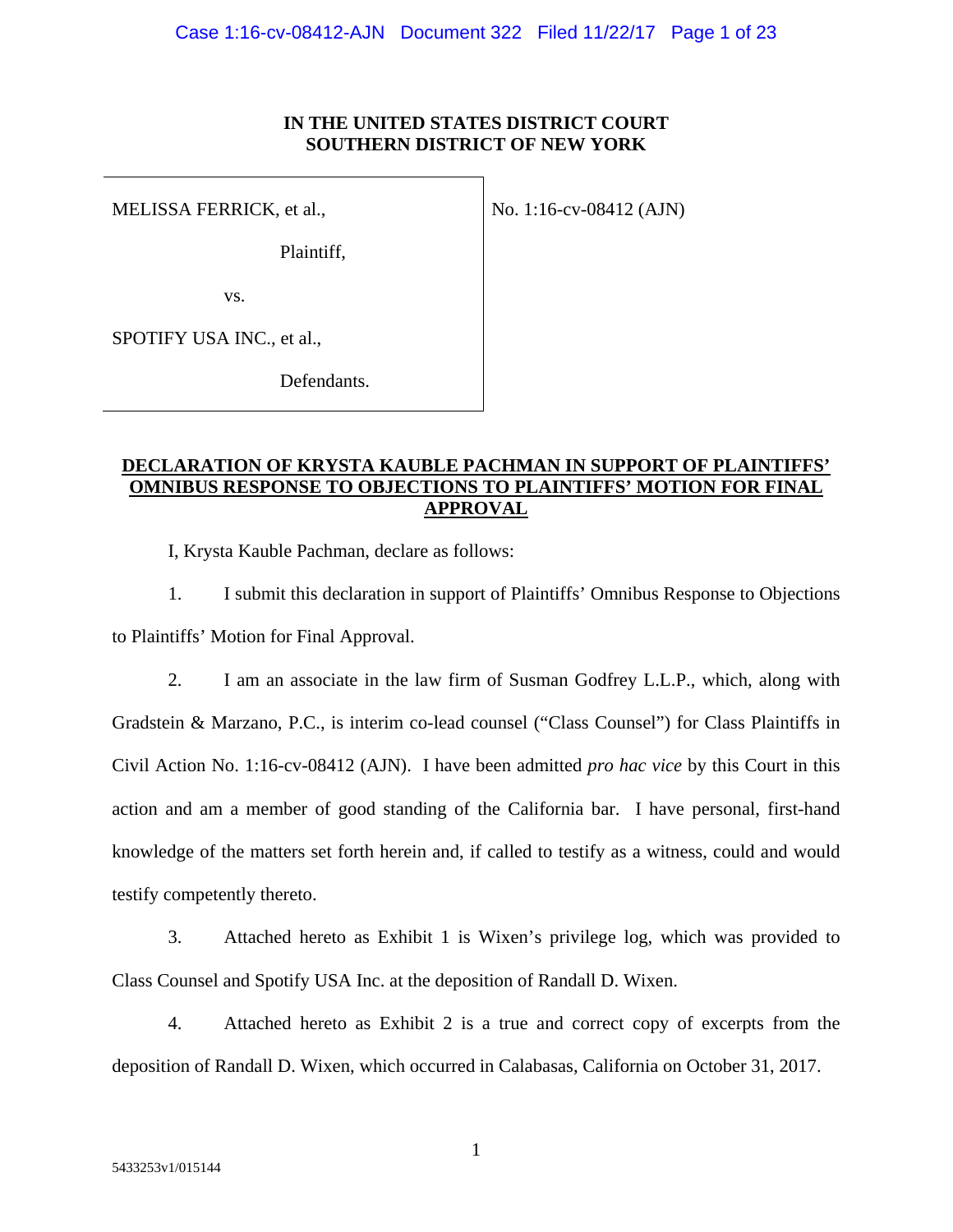I declare under penalty of perjury under the laws of the United States of America that the foregoing is true and correct.

Dated: November 10, 2017

*/s/ Krysta Kauble Pachman*  Krysta Kauble Pachman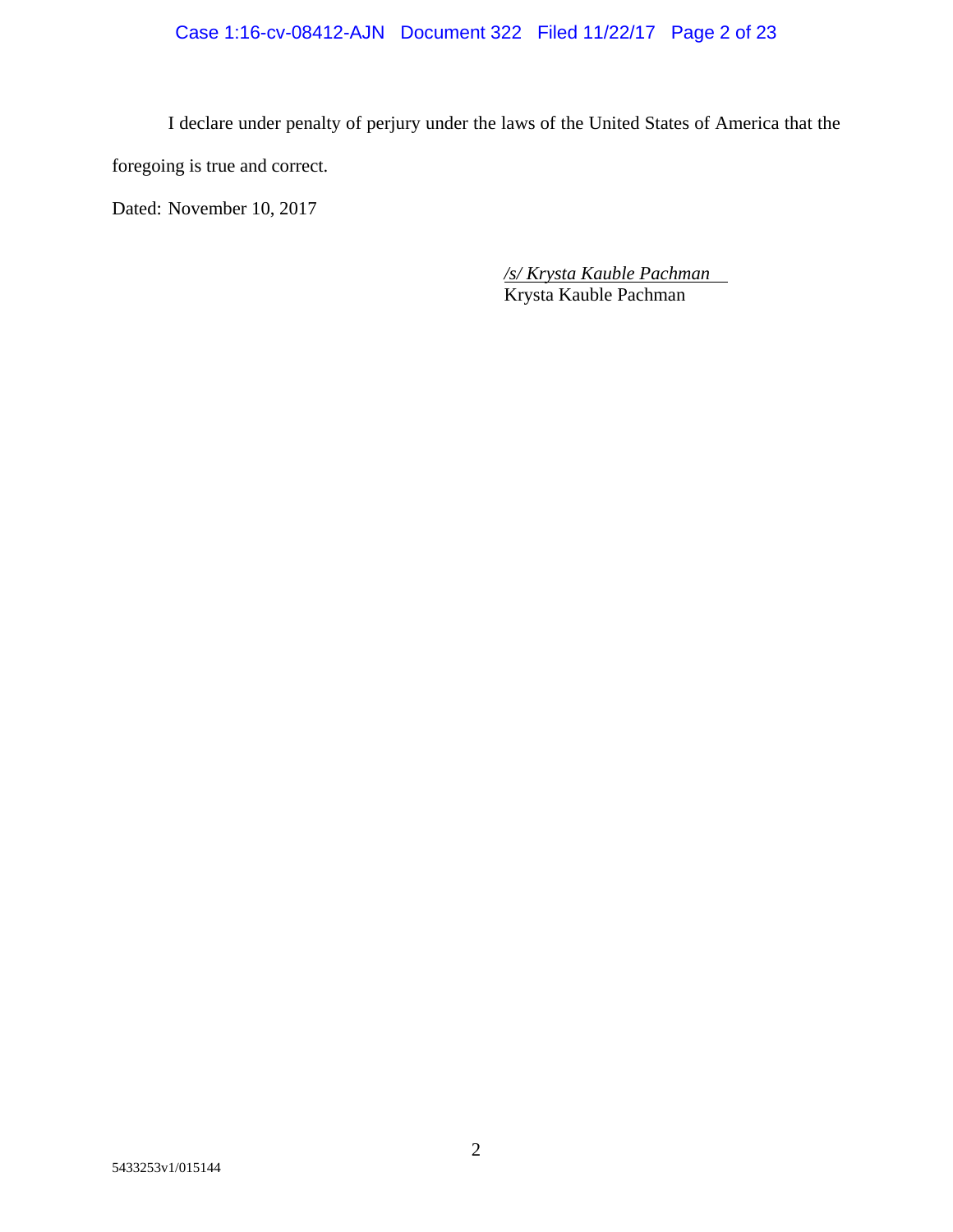Case 1:16-cv-08412-AJN Document 322 Filed 11/22/17 Page 3 of 23

# EXHIBIT 1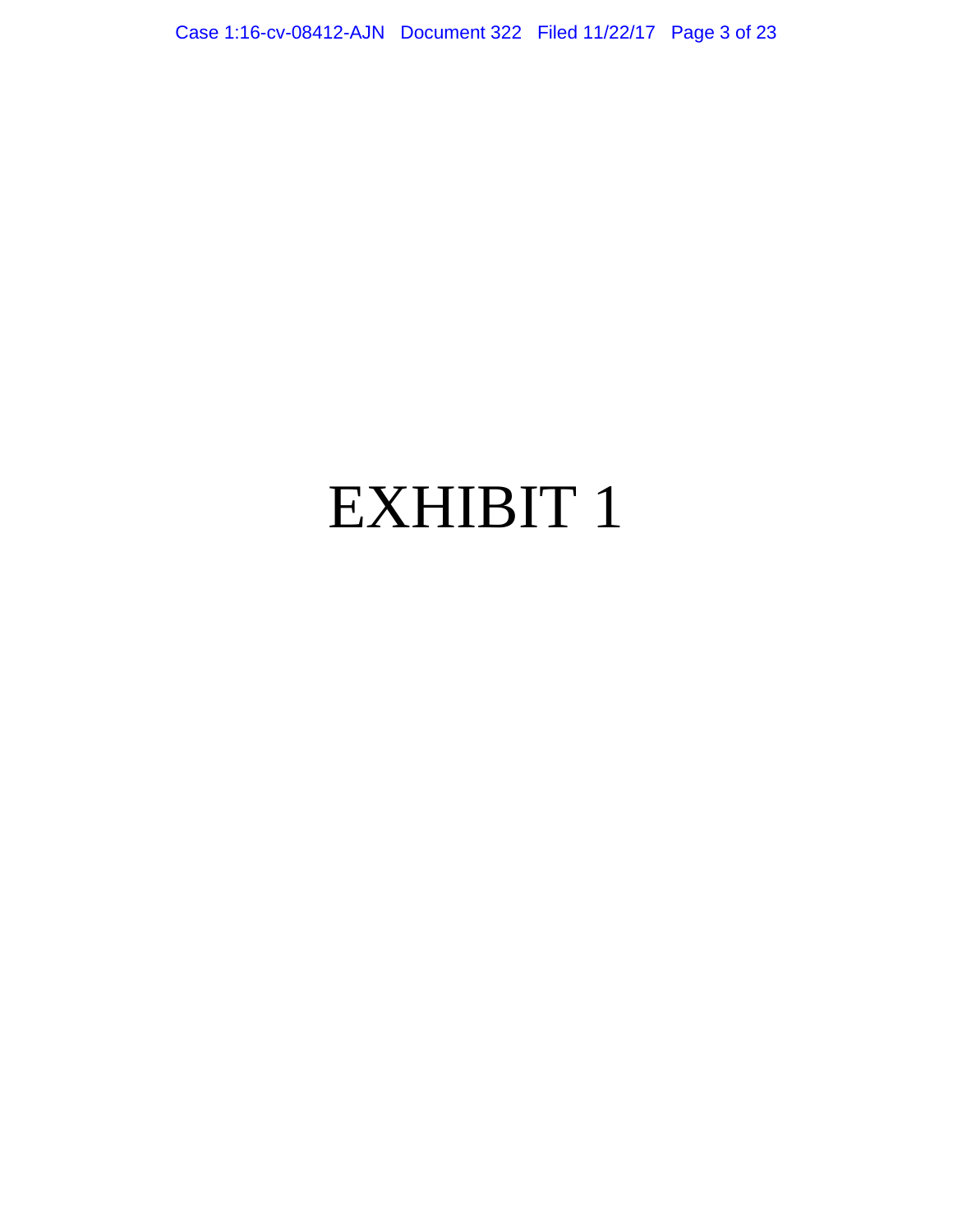Wixen Music Publishing, Inc.<br>Privilege Log | October 31, 2017<br>Ferrick v. Spotify USA, Inc.

|           |          | From                         | To                                            | 8                                     | <b>Subject Matter</b>         | Category                                       |
|-----------|----------|------------------------------|-----------------------------------------------|---------------------------------------|-------------------------------|------------------------------------------------|
| Date      | Doc Type | Dale Melidosian; Wixen Music |                                               |                                       |                               | Attorney-Client Communication;                 |
| 4/5/2016  | Letter   | Publishing, Inc.             | Clients<br>Wixen                              |                                       | Ferrick v. Spotify            | Work Product                                   |
| 6/13/2017 | Email    | Elizabeth Gregory            | Boyer; Dwight Wiles;<br>Sharon Wixen<br>David |                                       | Ferrick v. Spotify            | Attorney-Client Communication;<br>Work Product |
|           |          |                              | David Boyer; Dwight Wiles;                    |                                       |                               | Attorney-Client Communication;                 |
| 6/13/2017 | Email    | Sharon Wixen                 | Elizabeth Gregory                             |                                       | Spotify<br>Ferrick v.         | Work Product                                   |
|           |          |                              |                                               | Elizabeth Gregory;                    |                               | Attorney-Client Communication;                 |
| 6/13/2017 | Email    | David Boyer                  | Sharon Wixen                                  | Dwight Wiles                          | Ferrick v. Spotify            | Work Product                                   |
|           |          | Cory Shackelford; Wixen      | Donahue<br>Wixen Clients;                     |                                       | Ferrick v. Spotify            | Attorney-Client Communication;<br>Work Product |
| 8/2/2017  | Letter   | Music Publishing, Inc.       | Fitzgerald LLP                                |                                       |                               | Attorney-Client Communication;                 |
| 8/2/2017  | Email    | Robin Kamakahi               | Shackelford<br>Cory                           |                                       | Ferrick v. Spotify            | Work Product                                   |
|           |          |                              |                                               |                                       |                               | Attorney-Client Communication;                 |
| 8/2/2017  | Email    | Robert Lamm                  | Cory Shackelford                              |                                       | Ferrick v. Spotify            | Attorney-Client Communication;<br>Work Product |
| 8/2/2017  | Email    | Jane Ebdon                   | Cory Shackelford                              | <b>Brandie</b> Garcia                 | Ferrick v. Spotify            | Work Product                                   |
|           |          |                              |                                               |                                       |                               | Attorney-Client Communication;                 |
| 8/2/2017  | Email    | Bob Thiele                   | Shackelford<br>Cory                           |                                       | Ferrick v. Spotify            | Work Product                                   |
|           |          |                              |                                               |                                       |                               | Attorney-Client Communication;                 |
| 8/2/2017  | Email    | Megan Keely                  | Shackelford<br>Cory                           |                                       | Spotify<br>Ferrick v.         | Work Product                                   |
|           |          |                              |                                               |                                       |                               | Attorney-Client Communication;                 |
| 8/2/2017  | Email    | Constance Brown              | Shackelford<br>Cory                           |                                       | Spotify<br>Ferrick v.         | Work Product                                   |
|           |          |                              |                                               |                                       |                               | Attorney-Client Communication;                 |
| 8/2/2017  | Email    | Megan Keely                  | Shackelford<br>Cory                           |                                       | Ferrick v. Spotify            | Work Product                                   |
|           |          |                              |                                               |                                       |                               | Attorney-Client Communication;                 |
| 8/2/2017  | Email    | Jinsoo Lim                   | Shackelford<br>Cory                           |                                       | Spotify<br>Ferrick v.         | Work Product                                   |
|           |          |                              |                                               |                                       |                               | Attorney-Client Communication;                 |
| 8/2/2017  | Email    | Jack Tempchin                | Shackelford                                   |                                       | Spotify<br>Ferrick v.         | Work Product                                   |
|           |          |                              | Shackelford; Joe<br>Cory                      |                                       |                               | Attorney-Client Communication;                 |
| 8/2/2017  | Email    | Jason Rys                    | Guida                                         | Tamera H.                             | Spotify<br>Bennett Ferrick v. | Work Product                                   |
|           |          |                              |                                               | Tamera H                              |                               | Attorney-Client Communication;                 |
| 8/2/2017  | Email    | Joe Guida                    | Shackelford<br>Cory                           | Bennett; Jason Rys Ferrick v. Spotify |                               | Work Product                                   |
|           |          |                              | Shackelford; Randall<br>Cory                  |                                       |                               | Attorney-Client Communication;                 |
| 8/2/2017  | Email    | Mary Bono                    | Wixen                                         |                                       | Ferrick v. Spotify            | Work Product                                   |
|           |          |                              |                                               |                                       |                               | Attorney-Client Communication;                 |
| 8/2/2017  | Email    | <b>Judith Parsons</b>        | Shackelford<br>Cory                           |                                       | Spotify<br>Ferrick v.         | Work Product                                   |
|           |          |                              |                                               |                                       | Spotify<br>Ferrick v.         | Attorney-Client Communication;<br>Work Product |
| 8/2/2017  | Email    | Cory Shackelford             | Judith Parsons                                |                                       |                               | Attorney-Client Communication;                 |
| 8/2/2017  | Email    | Judith Parsons               | Shackelford<br>Cory                           |                                       | Ferrick v. Spotify            | Work Product                                   |

Case 1:16-cv-08412-AJN Document 322 Filed 11/22/17 Page 4 of 23

 $f_{xx}$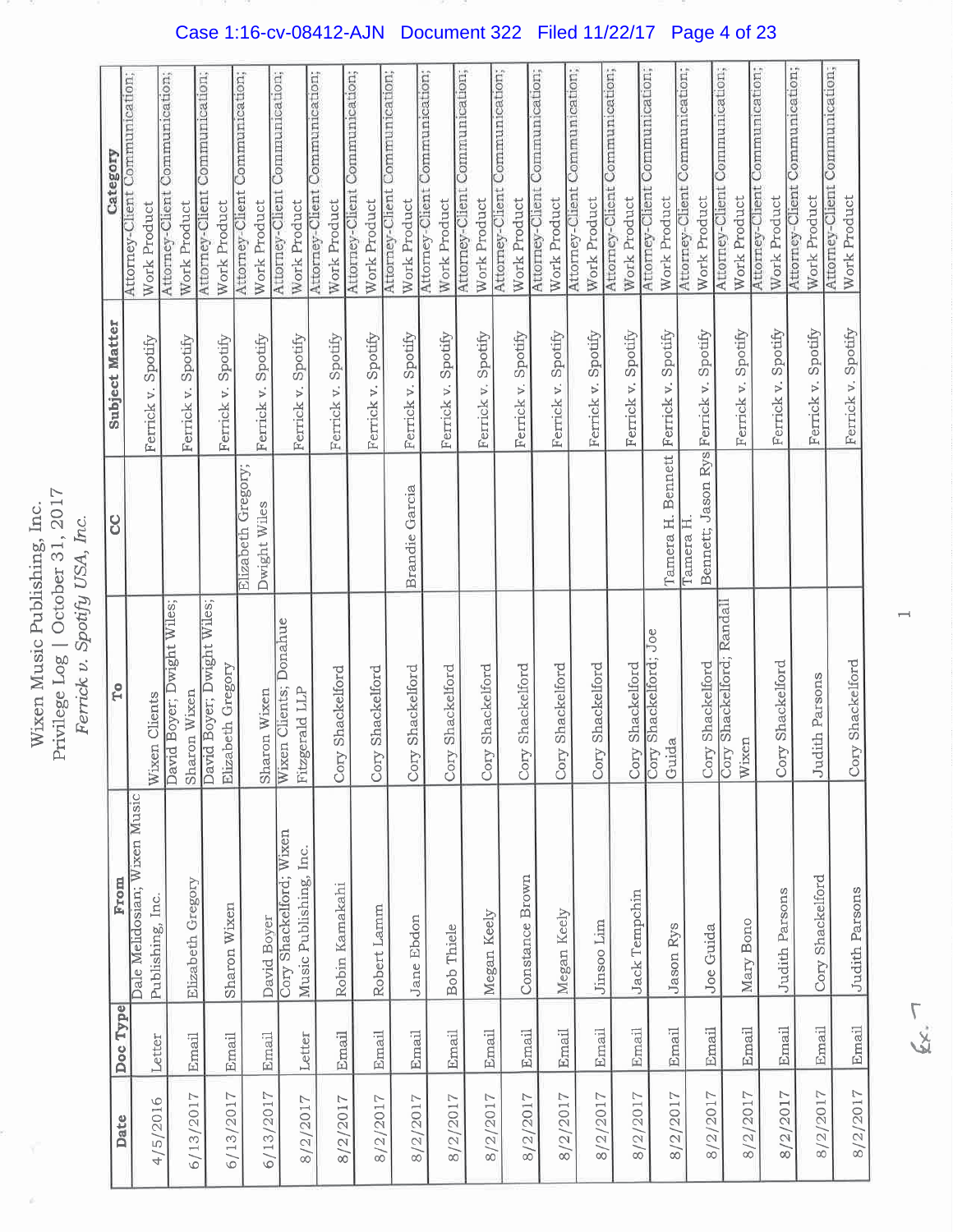Wixen Music Publishing, Inc.<br>Privilege Log | October 31, 2017<br>Ferrick v. Spotify USA, Inc.

| Date     | Doc Type | From                 | <b>To</b>                                           | 8                             | <b>Subject Matter</b> | Category                                       |
|----------|----------|----------------------|-----------------------------------------------------|-------------------------------|-----------------------|------------------------------------------------|
|          |          |                      |                                                     |                               |                       | Attorney-Client Communication;                 |
| 8/2/2017 | Email    | Kristi Lloyd         | Shackelford<br>Cory                                 | Randall Wixen                 | Ferrick v. Spotify    | Work Product                                   |
| 8/2/2017 | Email    | Randall Wixen        | Kristi Lloyd; Cory<br>Shackelford                   |                               | Ferrick v. Spotify    | Attorney-Client Communication;<br>Work Product |
|          |          |                      | Randall Wixen; Cory                                 |                               |                       | Attorney-Client Communication;                 |
| 8/2/2017 | Email    | Kristi Lloyd         | Shackelford                                         |                               | Ferrick v. Spotify    | Work Product                                   |
|          |          |                      |                                                     |                               |                       | Communication;<br>Attorney-Client              |
| 8/2/2017 | Email    | <b>Bruce Gaitsch</b> | Shackelford<br>Cory                                 |                               | Ferrick v. Spotify    | Work Product                                   |
|          | Email    | Mary Bono            | Randall Wixen                                       | Cory Shackelford              | Spotify<br>Ferrick v. | Attorney-Client Communication;<br>Work Product |
| 8/2/2017 |          |                      |                                                     |                               |                       | Attorney-Client Communication;                 |
| 8/2/2017 | Email    | Michael Shrieve      | Shackelford<br>Cory                                 |                               | Ferrick v. Spotify    | Work Product                                   |
|          |          |                      |                                                     |                               |                       | Communication;<br>Attorney-Client              |
| 8/2/2017 | Email    | Don Williams         | Shackelford<br>Cory                                 |                               | Spotify<br>Ferrick v. | Work Product                                   |
|          |          |                      |                                                     |                               |                       | Communication;<br>Attorney-Client              |
| 8/2/2017 | Email    | Sharon Wixen         |                                                     |                               | Spotify<br>Ferrick v. | Work Product                                   |
|          |          |                      | David Boyer; Elizabeth Gregory<br>Cory Shackelford; |                               |                       | Attorney-Client Communication;                 |
| 8/2/2017 | Email    | Hochberg, William    | semariva@gmail.com                                  |                               | Ferrick v. Spotify    | Work Product                                   |
|          |          |                      |                                                     |                               |                       | Attorney-Client Communication;                 |
| 8/3/2017 | Email    | Camilla McGuinn      | Shackelford<br>Cory                                 |                               | Ferrick v. Spotify    | Work Product                                   |
|          |          |                      |                                                     | Randall Wixen;                |                       | Attorney-Client Communication;                 |
| 8/3/2017 | Email    | Pamela Georgi        | Shackelford<br>Cory                                 | Jason Rys                     | Ferrick v. Spotify    | Work Product                                   |
|          |          |                      |                                                     |                               |                       | Attorney-Client Communication;                 |
| 8/3/2017 | Email    | Alex Woodard         | Shackelford<br>Cory                                 |                               | Ferrick v. Spotify    | Work Product                                   |
|          |          |                      |                                                     | mike@acctspec.co              |                       | Attorney-Client Communication;                 |
| 8/3/2017 | Email    | David Wykoff         | Shackelford<br>Cory                                 | E                             | Spotify<br>Ferrick v. | Work Product                                   |
|          |          |                      |                                                     |                               |                       | Attorney-Client Communication;                 |
| 8/3/2017 | Email    | Cory Shackelford     | Jason Rys                                           |                               | Ferrick v. Spotify    | Work Product                                   |
|          |          |                      | Shackelford; Jason<br>Cory                          |                               |                       | Communication;<br>Attorney-Client              |
| 8/3/2017 | Email    | Dominic Kelly        | Rys                                                 |                               | Spotify<br>Ferrick v. | Work Product                                   |
|          |          |                      |                                                     |                               |                       | Communication;<br>Attorney-Client              |
| 8/3/2017 | Email    | Cory Shackelford     | Hochberg, William                                   |                               | Ferrick v. Spotify    | Work Product                                   |
|          |          |                      |                                                     |                               |                       | Attorney-Client Communication;                 |
| 8/3/2017 | Email    | Hochberg, William    | Shackelford<br>Cory                                 |                               | Ferrick v. Spotify    | Work Product                                   |
|          |          |                      |                                                     | Fabienne Zingg;               |                       | Attorney-Client Communication;                 |
|          |          |                      |                                                     | Garcia Falcão<br>Ana Cristina | Ferrick v. Spotify    | Work Product                                   |
| 8/3/2017 | Email    | Lena Lebendiger      | Shackelford<br>Cory                                 |                               |                       | Attorney-Client Communication;                 |
| 8/3/2017 | Email    | Nancy Meyer          | Jason Rys                                           |                               | Ferrick v. Spotify    | Work Product                                   |

Case 1:16-cv-08412-AJN Document 322 Filed 11/22/17 Page 5 of 23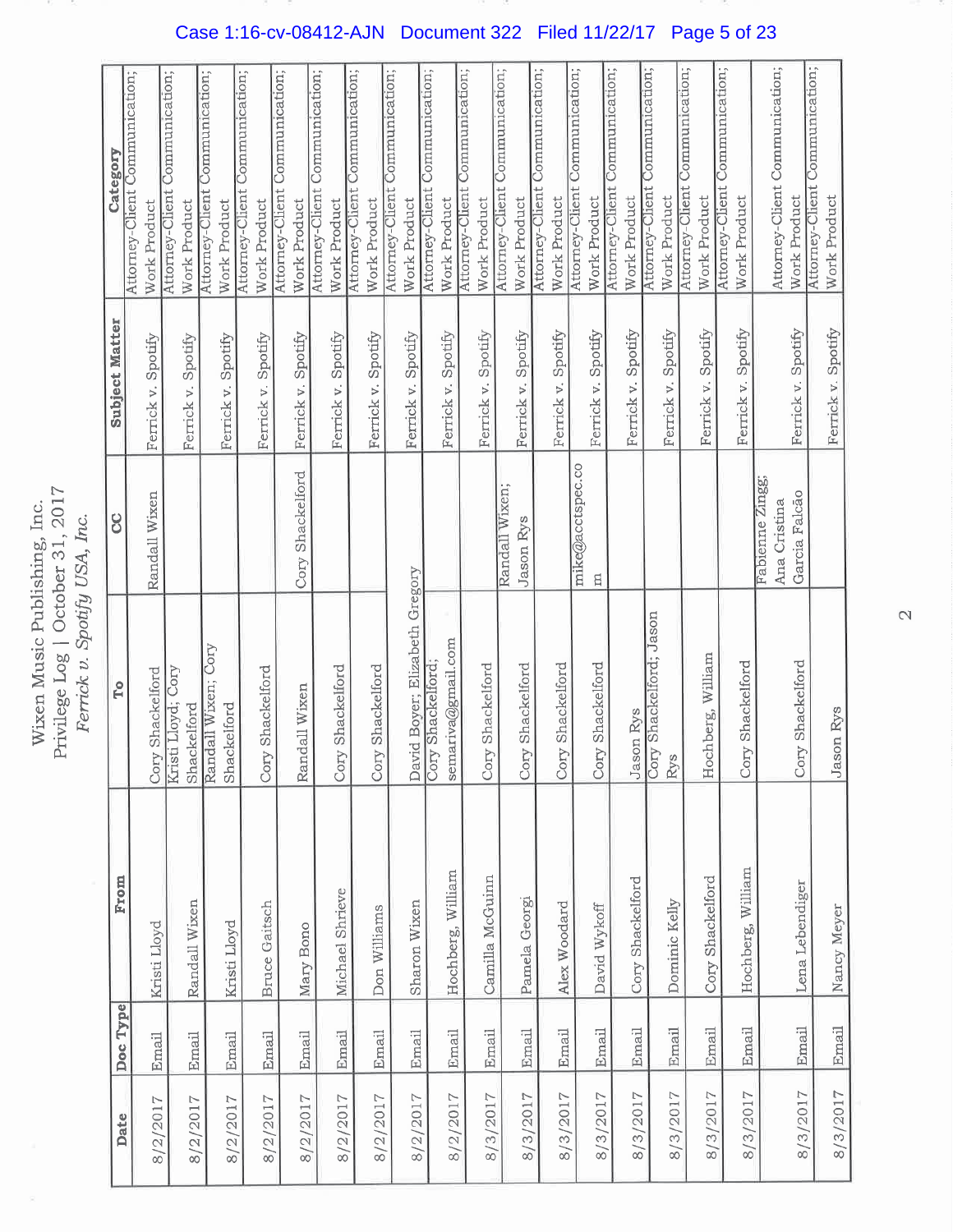Wixen Music Publishing, Inc.<br>Privilege Log | October 31, 2017 Ferrick v. Spotify USA, Inc.

| Date     | Doc Type | From              | Fo                                               | S                 | <b>Subject Matter</b> | Category                          |
|----------|----------|-------------------|--------------------------------------------------|-------------------|-----------------------|-----------------------------------|
|          |          |                   |                                                  | Lisa Alter; Joyce |                       | Attorney-Client Communication;    |
| 8/3/2017 | Email    | Howell Begle      | Cory Shackelford                                 | Dollinger         | Ferrick v. Spotify    | Work Product                      |
|          |          |                   |                                                  |                   |                       | Attorney-Client Communication;    |
| 8/3/2017 | Email    | Mark Leggett      | Cory Shackelford                                 |                   | Ferrick v. Spotify    | Work Product                      |
|          |          |                   | Jason Rys; Cory                                  |                   |                       | Attorney-Client Communication;    |
| 8/4/2017 | Email    | Nancy Meyer       | Shackelford                                      |                   | Ferrick v. Spotify    | Work Product                      |
|          |          |                   |                                                  |                   |                       | Attorney-Client Communication;    |
| 8/4/2017 | Email    | Cory Shackelford  | Nancy Meyer; Jason Rys                           |                   | Ferrick v. Spotify    | Work Product                      |
|          |          |                   |                                                  |                   |                       | Attorney-Client Communication;    |
| 8/4/2017 | Email    | <b>Bill Gable</b> | Randall Wixen                                    |                   | Ferrick v. Spotify    | Work Product                      |
|          |          |                   |                                                  |                   |                       | Attorney-Client Communication;    |
| 8/4/2017 | Email    | Randall Wixen     | <b>Bill Gable</b>                                |                   | Ferrick v. Spotify    | Work Product                      |
|          |          |                   |                                                  |                   |                       | Attorney-Client Communication;    |
| 8/4/2017 | Email    | Scott Thurston    | Shackelford<br>Cory                              |                   | Ferrick v. Spotify    | Work Product                      |
|          |          |                   |                                                  | Ben Foster;       |                       | Attorney-Client Communication;    |
| 8/4/2017 | Email    | Trevor Jackson    | Shackelford<br>Cory                              | Andrew Wixen      | Ferrick v. Spotify    | Work Product                      |
|          |          |                   |                                                  |                   |                       | Attorney-Client Communication;    |
| 8/5/2017 | Email    | Stan Lynch        | Shackelford<br>Cory                              |                   | Ferrick v. Spotify    | Work Product                      |
|          |          |                   | Sharon Wixen; Elizabeth                          |                   |                       | Attorney-Client Communication;    |
| 8/6/2017 | Email    | David Boyer       | Gregory                                          |                   | Ferrick v. Spotify    | Work Product                      |
|          |          |                   |                                                  |                   |                       | Attorney-Client Communication;    |
| 8/7/2017 | Email    | Cory Shackelford  | Lynch<br>Stan                                    |                   | Ferrick v. Spotify    | Work Product                      |
|          |          |                   |                                                  |                   |                       | Attorney-Client Communication;    |
| 8/7/2017 | Email    | <b>Jason</b> Rys  | Stuart<br>Lynn                                   | Lynn Stuart       | Ferrick v. Spotify    | Work Product                      |
|          |          |                   |                                                  |                   |                       | Communication;<br>Attorney-Client |
| 8/7/2017 | Email    | Norm Parenteau    | Randall Wixen                                    |                   | Ferrick v. Spotify    | Work Product                      |
|          |          |                   | Norm Parenteau; Cory                             |                   |                       | Communication;<br>Attorney-Client |
| 8/7/2017 | Email    | Randall Wixen     | Shackelford                                      | <b>Jason</b> Rys  | Ferrick v. Spotify    | Work Product                      |
|          |          |                   |                                                  |                   |                       | Communication;<br>Attorney-Client |
| 8/8/2017 | Email    | <b>Jason</b> Rys  |                                                  |                   | Ferrick v. Spotify    | Work Product                      |
|          |          |                   | <u>mchelleswhite@gmail.com</u><br>Randall Wixen; |                   |                       | Communication;<br>Attorney-Client |
| 8/8/2017 | Email    | Cynthia Weil      | wptb@aol.com                                     |                   | Ferrick v. Spotify    | Work Product                      |
|          |          |                   | Bernie Gudvi; Brad Swart;                        |                   |                       |                                   |
|          |          |                   | Tony Dimitriades; David E.                       |                   |                       | Attorney-Client Communication;    |
| 8/8/2017 | Email    | Randall Wixen     | Altschul                                         |                   | Ferrick v. Spotify    | Work Product                      |
|          |          |                   | Shackelford; Jason<br>Cory                       |                   |                       | Attorney-Client Communication;    |
| 8/8/2017 | Email    | Randall Wixen     | Rys                                              |                   | Ferrick v. Spotify    | Work Product                      |

Case 1:16-cv-08412-AJN Document 322 Filed 11/22/17 Page 6 of 23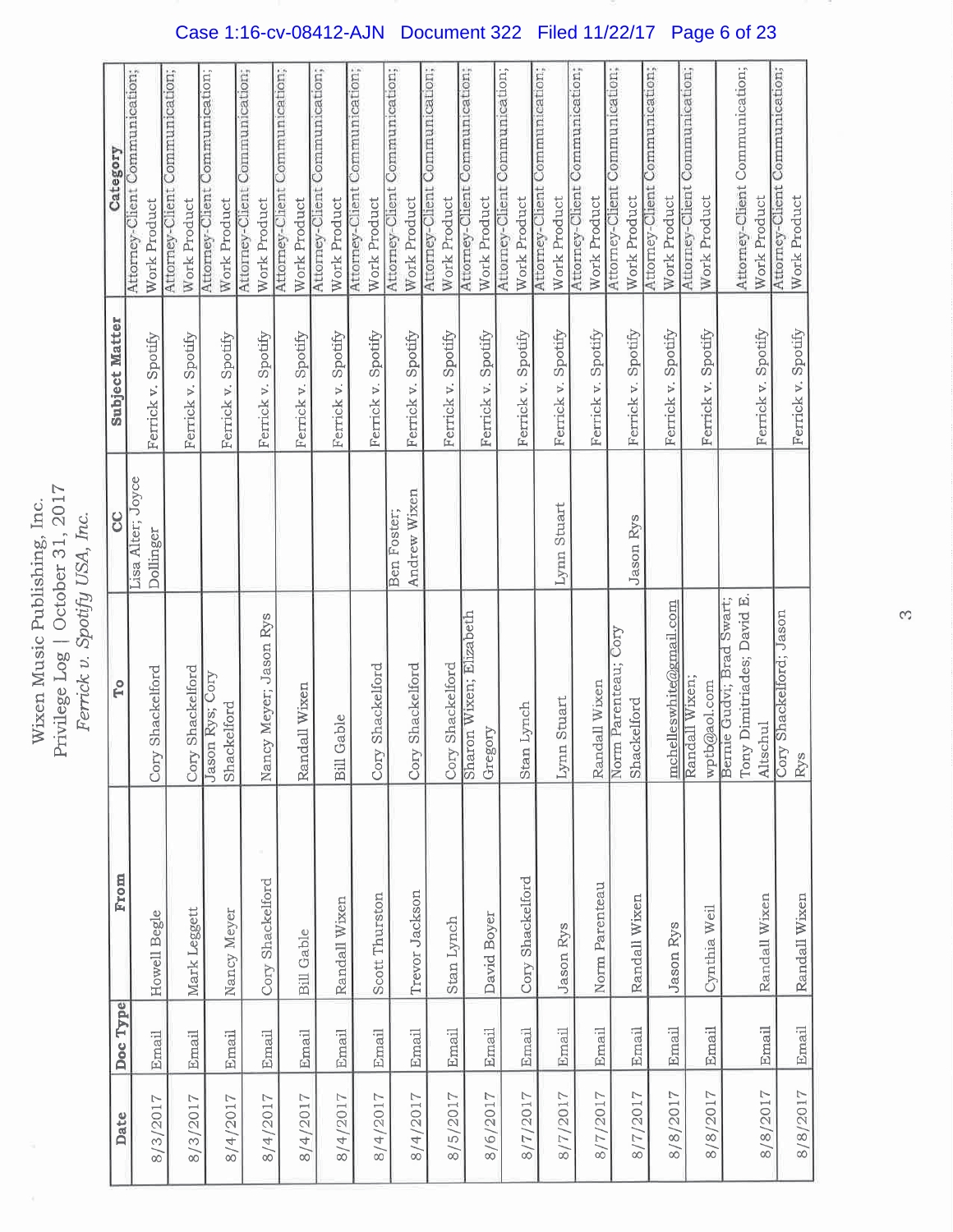Wixen Music Publishing, Inc.<br>Privilege Log | October 31, 2017<br>Ferrick v. Spotify USA, Inc.

| Work Product                                      |                                |                                                                                   |                                |                                    |                                |              | Work Product                                                             |                                                     |                         | Work Product                                             |         | Work Product                                                                  |                          | Work Product                                                                            | Work Product                                                                            |                  | Work Product                                                       |                                                    |                                |                                    |                                |                                        |                                |                                       | Work Product                   |                                |                                             |                                         |                                                         | Attorney-Client Communication;<br>Work Product                                           |
|---------------------------------------------------|--------------------------------|-----------------------------------------------------------------------------------|--------------------------------|------------------------------------|--------------------------------|--------------|--------------------------------------------------------------------------|-----------------------------------------------------|-------------------------|----------------------------------------------------------|---------|-------------------------------------------------------------------------------|--------------------------|-----------------------------------------------------------------------------------------|-----------------------------------------------------------------------------------------|------------------|--------------------------------------------------------------------|----------------------------------------------------|--------------------------------|------------------------------------|--------------------------------|----------------------------------------|--------------------------------|---------------------------------------|--------------------------------|--------------------------------|---------------------------------------------|-----------------------------------------|---------------------------------------------------------|------------------------------------------------------------------------------------------|
|                                                   |                                |                                                                                   |                                |                                    | Ferrick v. Spotify             |              | Spotify<br>Ferrick v.                                                    | Ferrick v.                                          |                         | Ferrick v.                                               |         | Spotify<br>Ferrick v.                                                         |                          | Ferrick v. Spotify                                                                      | Ferrick v. Spotify                                                                      |                  | Ferrick v. Spotify                                                 |                                                    |                                |                                    | Ferrick v.                     |                                        |                                |                                       | Spotify<br>Ferrick v.          | Ferrick v. Spotify             |                                             |                                         |                                                         | Ferrick v. Spotify                                                                       |
|                                                   |                                |                                                                                   |                                |                                    |                                |              |                                                                          |                                                     |                         |                                                          |         | Pierre Mossiat                                                                |                          |                                                                                         |                                                                                         |                  | Jason Rys                                                          | Andrew Wixen;                                      | Sharon Wixen                   |                                    |                                |                                        |                                |                                       |                                | Randall Wixen                  |                                             |                                         |                                                         |                                                                                          |
| Gudvi; Tony Dimitriades;<br>Randall Wixen; Bernie | Brad Swart; Bernie Gudvi;      | Tony Dimitriades; David E.                                                        | Altschul                       | Randall Wixen; Bernie              | Gudvi                          |              | Brad Swart; Bernie Gudvi                                                 | Cory Shackelford                                    |                         | <b>Jason</b> Rys                                         |         |                                                                               |                          |                                                                                         |                                                                                         |                  | Stan Lynch                                                         |                                                    | Randall Wixen                  | Ueff                               | Stockemer; Kenny Nemes         |                                        | Jason Rys                      |                                       | Lynn Stuart                    |                                |                                             |                                         |                                                         | Randall Wixen                                                                            |
|                                                   |                                |                                                                                   | Randall Wixen                  |                                    |                                |              | Randall Wixen                                                            |                                                     |                         |                                                          |         |                                                                               |                          |                                                                                         |                                                                                         |                  |                                                                    |                                                    | Jonny Thompson                 |                                    | Randall Wixen                  |                                        | Lynn Stuart                    |                                       | Jason Rys                      | & Press                        |                                             |                                         |                                                         | David Lowery                                                                             |
|                                                   |                                |                                                                                   | Email                          |                                    |                                |              |                                                                          | Email                                               |                         |                                                          |         |                                                                               |                          |                                                                                         |                                                                                         |                  | Email                                                              |                                                    | Email                          |                                    | Email                          |                                        | Email                          |                                       | Email                          | Email                          |                                             |                                         |                                                         | Email                                                                                    |
|                                                   |                                |                                                                                   | 8/9/2017                       |                                    |                                |              |                                                                          | 8/9/2017                                            |                         |                                                          |         |                                                                               |                          |                                                                                         |                                                                                         |                  |                                                                    |                                                    | 8/14/2017                      |                                    | 8/14/2017                      |                                        | 8/15/2017                      |                                       | 8/15/2017                      | 8/15/2017                      |                                             |                                         |                                                         | 8/16/2017                                                                                |
| Doc Type                                          | Attorney-Client Communication; | Ferrick v. Spotify<br>David E. Altschul<br><b>Brad Swart</b><br>Email<br>8/9/2017 | Attorney-Client Communication; | Work Product<br>Ferrick v. Spotify | Attorney-Client Communication; | Work Product | Attorney-Client Communication;<br><b>Brad Swart</b><br>Email<br>8/9/2017 | Attorney-Client Communication;<br>Email<br>8/9/2017 | Work Product<br>Spotify | Attorney-Client Communication;<br>Tamara Milagros-Butler | Spotify | Attorney-Client Communication;<br>Connie Pappas Hillman<br>Email<br>8/10/2017 | Cory Shackelford; Karina | Attorney-Client Communication;<br>Wauterecht<br>François Honquert<br>Email<br>8/11/2017 | Attorney-Client Communication;<br>Lynn Stuart<br><b>Jason</b> Rys<br>Email<br>8/11/2017 | Cory Shackelford | Attorney-Client Communication;<br>Stan Lynch<br>Email<br>8/11/2017 | Cory Shackelford;<br>Cory Shackelford<br>8/11/2017 | Attorney-Client Communication; | Work Product<br>Ferrick v. Spotify | Attorney-Client Communication; | Work Product<br>Spotify<br>Jampol; Kim | Attorney-Client Communication; | Work Product<br>Spotify<br>Ferrick v. | Attorney-Client Communication; | Attorney-Client Communication; | Work Product<br>Independent Project Records | Cory Shackelford<br>Independent Project | Attorney-Client Communication;<br>Records & Press; Cory | Work Product<br>Ferrick v. Spotify<br>Shackelford<br>Randall Wixen<br>Email<br>8/16/2017 |

## Case 1:16-cv-08412-AJN Document 322 Filed 11/22/17 Page 7 of 23

4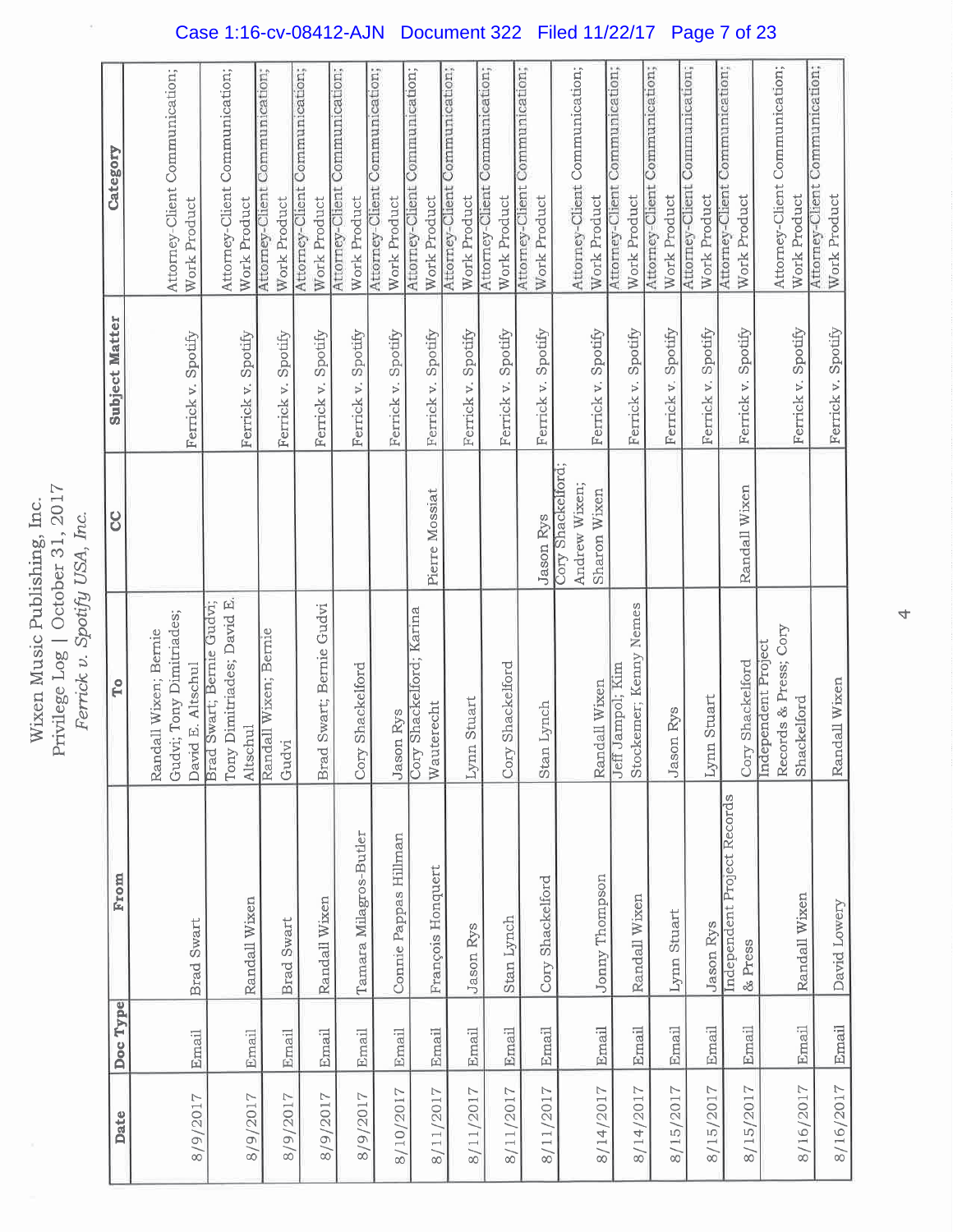Privilege Log | October 31, 2017 Wixen Music Publishing, Inc. Ferrick v. Spotify USA, Inc.

| Date              | Doc Type | From                    | To                         | ႘                  | <b>Subject Matter</b> | Category                       |
|-------------------|----------|-------------------------|----------------------------|--------------------|-----------------------|--------------------------------|
|                   |          |                         | Independent Project        |                    |                       | Attorney-Client Communication; |
| 8/16/2017         | Email    | Randall Wixen           | Records & Press            | <b>Jason Rys</b>   | Ferrick v. Spotify    | Work Product                   |
|                   |          |                         | Teresa Polyak; Randall     |                    |                       | Attorney-Client Communication; |
| 8/17/2017         | Email    | Eric Custer             | Wixen                      |                    | Ferrick v. Spotify    | Work Product                   |
|                   |          |                         |                            |                    |                       | Attorney-Client Communication; |
| 8/21/2017         | Email    | Evelyn Paglinawan       | Shackelford<br>Cory        | <b>Jake Wisely</b> | Ferrick v. Spotify    | Work Product                   |
|                   |          |                         |                            |                    |                       | Attorney-Client Communication; |
| 8/30/2017         | Email    | <b>Jason</b> Rys        | Patricia Bergdahl          |                    | Ferrick v. Spotify    | Work Product                   |
|                   |          |                         | Matthew Fowler; Melinda    |                    |                       | Attorney-Client Communication; |
| 9/1/2017          | Email    | Jason Rys               | Elliott                    |                    | Ferrick v. Spotify    | Work Product                   |
|                   |          |                         | Matthew Fowler; Melinda    |                    |                       | Attorney-Client Communication; |
| 9/5/2017          | Email    | <b>Jason</b> Rys        | Elliott                    |                    | Ferrick v. Spotify    | Work Product                   |
|                   |          |                         | Jason Rys; Matthew         |                    |                       | Attorney-Client Communication; |
| 9/5/2017          | Email    | Melinda Elliott         | Fowler                     |                    | Ferrick v. Spotify    | Work Product                   |
|                   |          |                         |                            |                    |                       | Attorney-Client Communication; |
| 9/17/2017         | Email    | Melinda Elliott         | Jason Rys                  | Matthew Fowler     | Ferrick v. Spotify    | Work Product                   |
|                   |          | Cory Shackelford; Wixen | Wixen Clients; Donahue     |                    |                       | Attorney-Client Communication; |
| 10/20/2017 Letter |          | Music Publishing, Inc.  | Fitzgerald LLP             |                    | Ferrick v. Spotify    | Work Product                   |
|                   |          |                         | Jason Rys; Matthew         |                    |                       | Attorney-Client Communication; |
| 10/23/2017        | Email    | Melinda Elliott         | Fowler                     |                    | Ferrick v. Spotify    | Work Product                   |
|                   |          |                         |                            |                    |                       | Attorney-Client Communication; |
| 10/26/2017 Email  |          | Stanley Lynch           | Shackelford<br><b>Cory</b> |                    | Ferrick v. Spotify    | Work Product                   |
|                   |          |                         |                            |                    |                       |                                |

Documents identified by group or category that are subject to the attorney-client privilege and work product doctrine:

1. Communications regarding the Ferrick v. Spotify litigation that are internal to Wixen and include or are at the direction of Wixen's general counsel

2. Communications regarding the Ferrick v. Spotify litigation between Wixen and Donahue Fitzgerald

3. Communications between Donahue Fitzgerald and its clients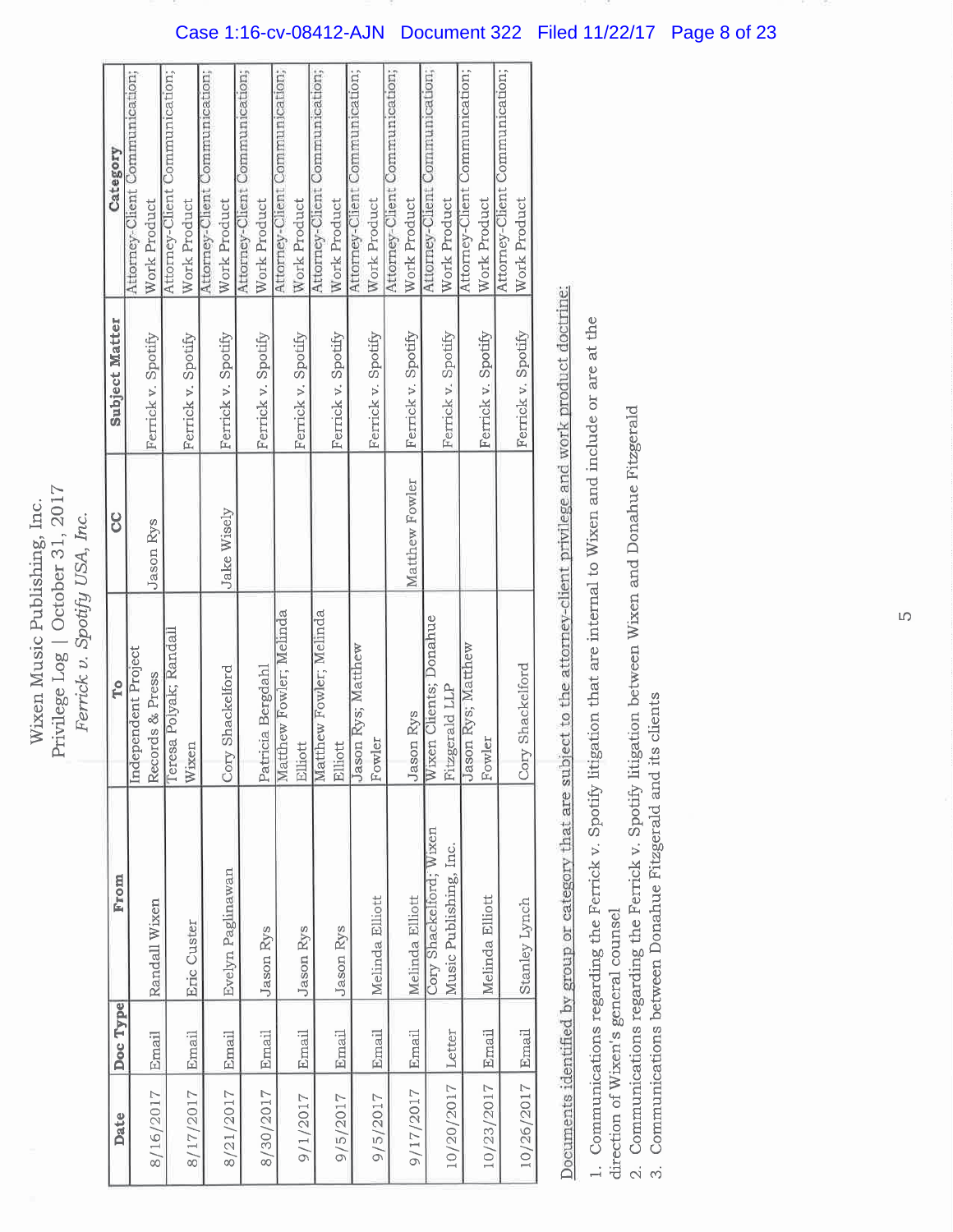Case 1:16-cv-08412-AJN Document 322 Filed 11/22/17 Page 9 of 23

## EXHIBIT 2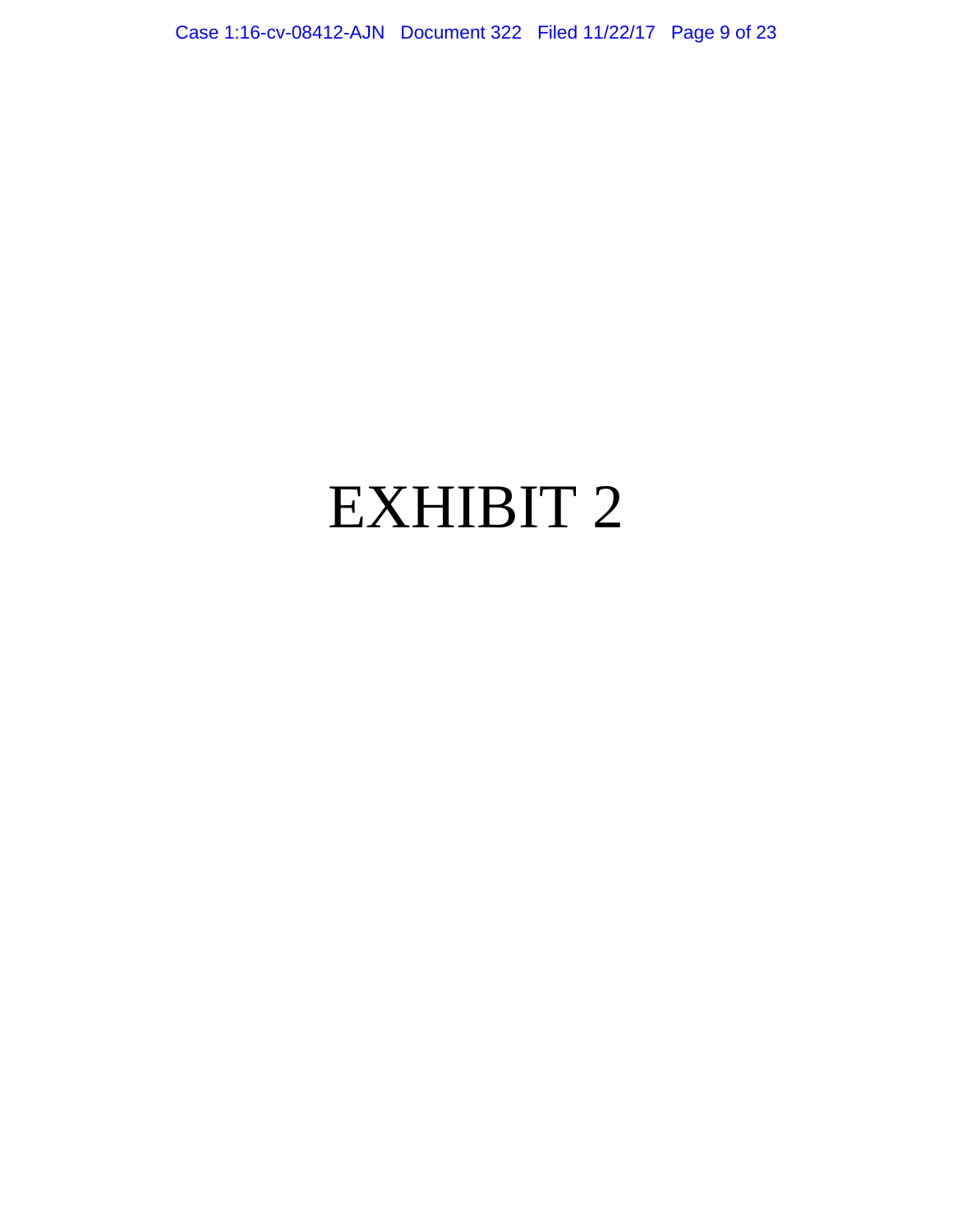UNITED STATES DISTRICT COURT

SOUTHERN DISTRICT OF NEW YORK

MELISSA FERRICK, ET AL.,  $\qquad$ ) ) PLAINTIFF, ) ) No. 1:16-CV-08412 vs. ) (AJN) ) SPOTIFY USA INC., ET AL,  $)$  ) DEFENDANTS.  $\big)$ 

VIDEOTAPED DEPOSITION OF RANDALL D. WIXEN

(PAGES 108 - 110 ARE CONFIDENTIAL AND BOUND SEPARATELY)

TUESDAY, OCTOBER 31, 2017

REPORTED BY: D'ANNE MOUNGEY, CSR 7872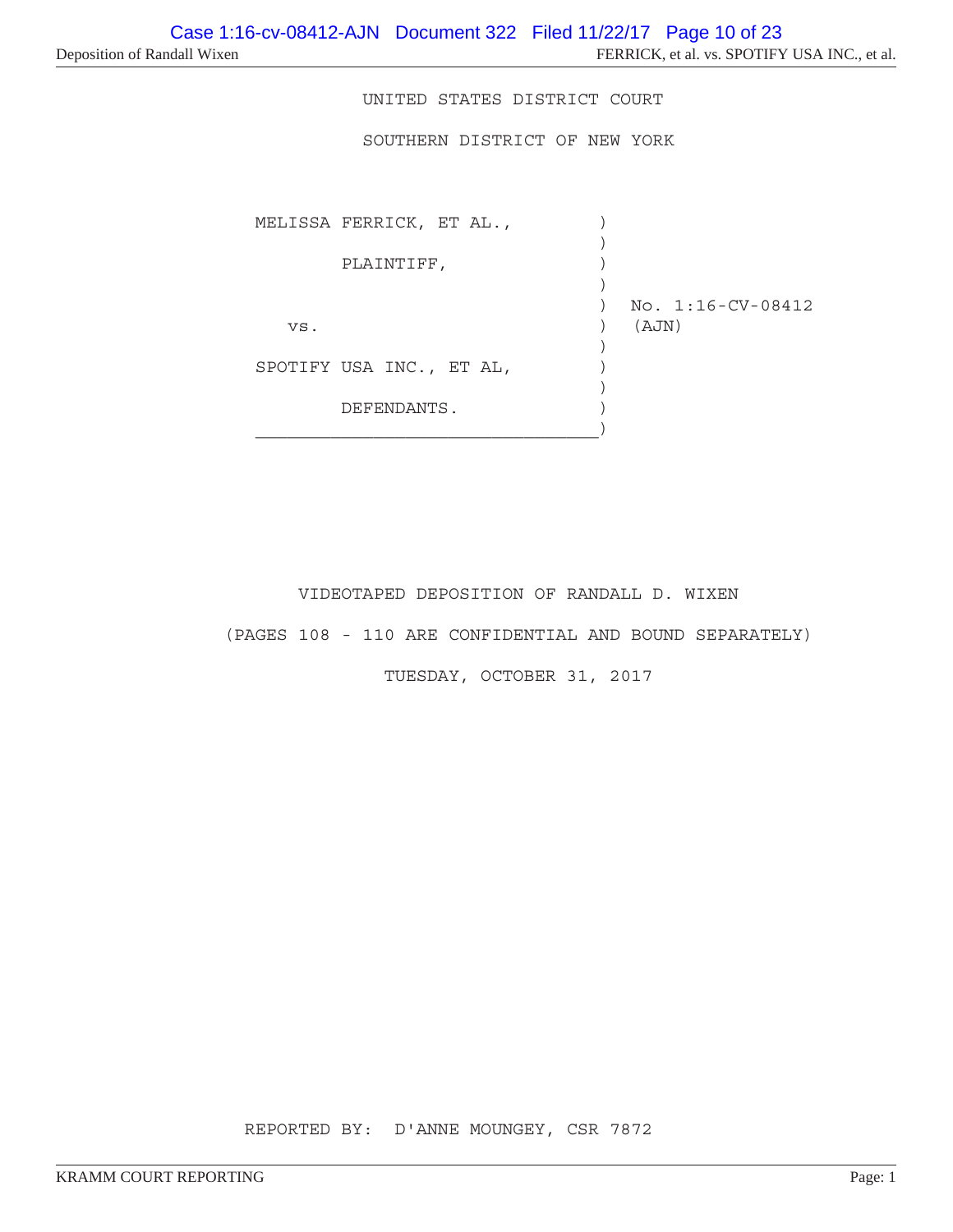| 1  | DEPOSITION OF RANDALL D. WIXEN, TAKEN ON BEHALF OF     |
|----|--------------------------------------------------------|
| 2  | DEFENDANTS AT 24025 PARK SORRENTO, SUITE 130,          |
| 3  | CALABASAS, CALIFORNIA, COMMENCING AT 7:37 A.M. ON      |
| 4  | TUESDAY, OCTOBER 31, 2017, BEFORE D'ANNE MOUNGEY,      |
| 5  | CSR 7872.                                              |
| 6  |                                                        |
| 7  |                                                        |
| 8  |                                                        |
| 9  | APPEARANCES OF COUNSEL:                                |
| 10 |                                                        |
| 11 | FOR THE CLASS COUNSEL:                                 |
| 12 | SUSMAN GODFREY, LLP<br>BY: KRYSTA KAUBLE PACHMAN, ESQ. |
| 13 | -AND-<br>CATRIONA LAVERY, ESQ.                         |
| 14 | $-AND-$<br>GENG CHEN, ESQ. (TELEPHONICALLY)            |
| 15 | 1901 AVENUE OF THE STARS<br>SUITE 950                  |
| 16 | LOS ANGELES, CALIFORNIA 90067<br>310.789.3118          |
| 17 | KPACHMAN@SUSMANGODFREY.COM                             |
| 18 |                                                        |
| 19 |                                                        |
| 20 |                                                        |
| 21 |                                                        |
| 22 |                                                        |
| 23 |                                                        |
| 24 |                                                        |
| 25 |                                                        |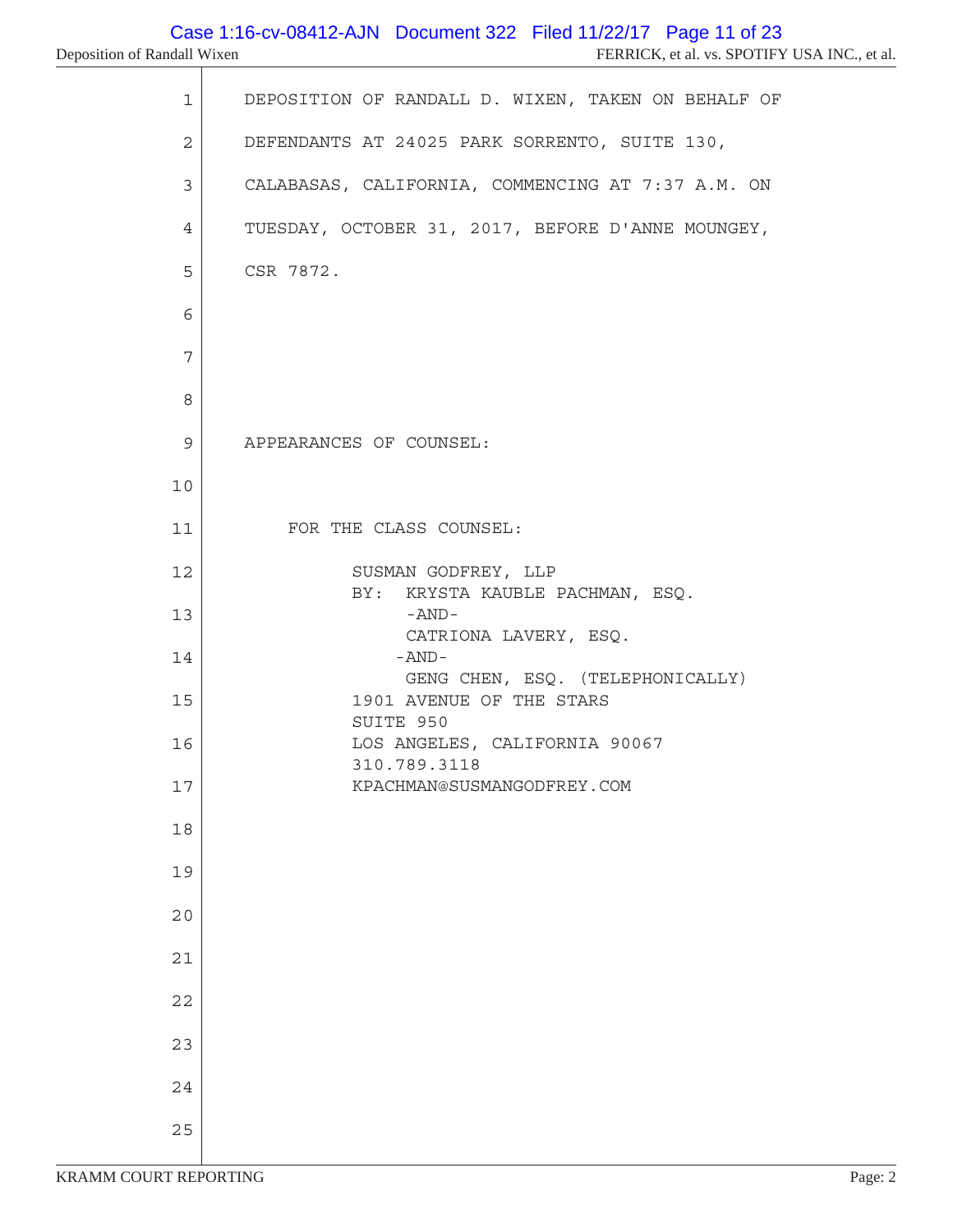```
 1 APPEARANCES (CONTINUED):
 2
3 | FOR THE DEFENDANT SPOTIFY USA, INC.:
4 MAYER BROWN
              BY: JOHN NADOLENCO, ESQ.
5 350 SOUTH GRAND AVENUE
              25TH FLOOR
 6 LOS ANGELES, CALIFORNIA 90071-1503
              213.229.5173
 7 JNADOLENCO@MAYERBROWN.COM
8 -AND-
 9 MAYER BROWN
              BY: GRAY M. BUCCIGROSS, ESQ.
10 3000 EL CAMINO REAL
              PALO ALTO, CALIFORNIA 94036-2112
11 650.331.2067
              GBUCCIGROSS@MAYERBROWN.COM
12
13
         FOR RANDALL WIXEN, WIXEN MUSIC
14 PUBLISHING, INC. AND THE WIXEN CLIENTS:
15 DONAHUE FITZGERALD
             BY: ANDREW S. MACKAY, ESQ.
16 1999 HARRISON STREET
             25TH FLOOR
17 OAKLAND, CALIFORNIA 94612
             510.451.3300
18 AMACKAY@DONAHUE.COM
19
20 ALSO PRESENT:
21 | KEVAN CHOSET, SPOTIFY GENERAL COUNSEL
22 CORY SHACKELFORD, WIXEN MUSIC PUBLISHING
                           GENERAL COUNSEL
23
             JASON RYS, WIXEN MUSIC PUBLISHING HEAD OF
24 COPYRIGHT AND LICENSING
25 MAX MAI, VIDEOGRAPHER
```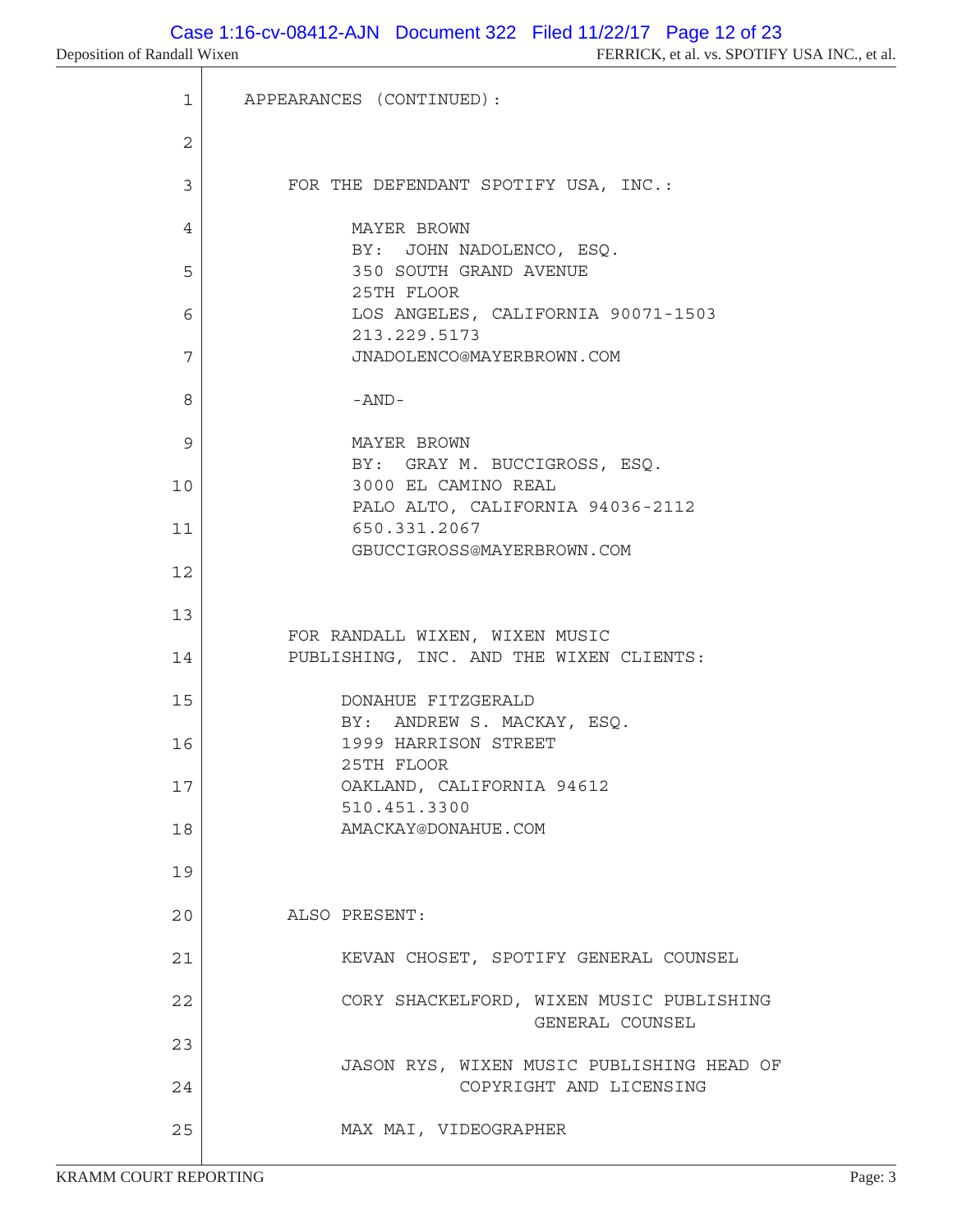|               | $\mathbf{1}$ | manually go through -- you know, Neil Young's report                |
|---------------|--------------|---------------------------------------------------------------------|
|               | 2            | was like 600 pages and someone can go through the                   |
|               | 3            | 600 pages and find pre-'78 numbers listed and then                  |
|               | 4            | we could put them in our system, but we just decided                |
| 12:23:44      | 5            | given that the time involved and the duress and                     |
|               | 6            | pressure to get this done, having people go through                 |
|               | 7            | and manually take them was a lot less effective and                 |
|               | 8            | was going to get a lot less songs taken out of the                  |
|               | 9            | Ferrick settlement than going for post '78 and the                  |
| 12:24:03      | 10           | India route.                                                        |
|               | 11           | So just so I'm clear, you did not do that<br>Q                      |
|               | 12           | then?                                                               |
|               | 13           | Oh, no. Some of it was done. As I said, I<br>Α                      |
|               | 14           | think we spent about four weeks trying -- I have                    |
| $12:24:14$ 15 |              | staff members do stuff and we just said, great we've                |
|               | 16           | got 300 titles per staff member, per day, that's a                  |
|               | 17           | hypothetical number, and we are never going to get                  |
|               | 18           | anything done if we don't go on to something else.                  |
|               | 19           | $\overline{Q}$<br>To your knowledge, did you guys look at           |
| 12:24:31      | 20           | archive.org for pre-'78 records?                                    |
|               | 21           | Yeah, I could be wrong, but I think that<br>$\overline{\mathbf{A}}$ |
|               | 22           | was looked at. But you have to -- the search                        |
|               | 23           | requirements are much longer and harder to find and                 |
|               | 24           | you have to review documents and it's not as easy an                |
| 12:24:55      | 25           | interface as the U.S. copyright -- Copyright.gov.                   |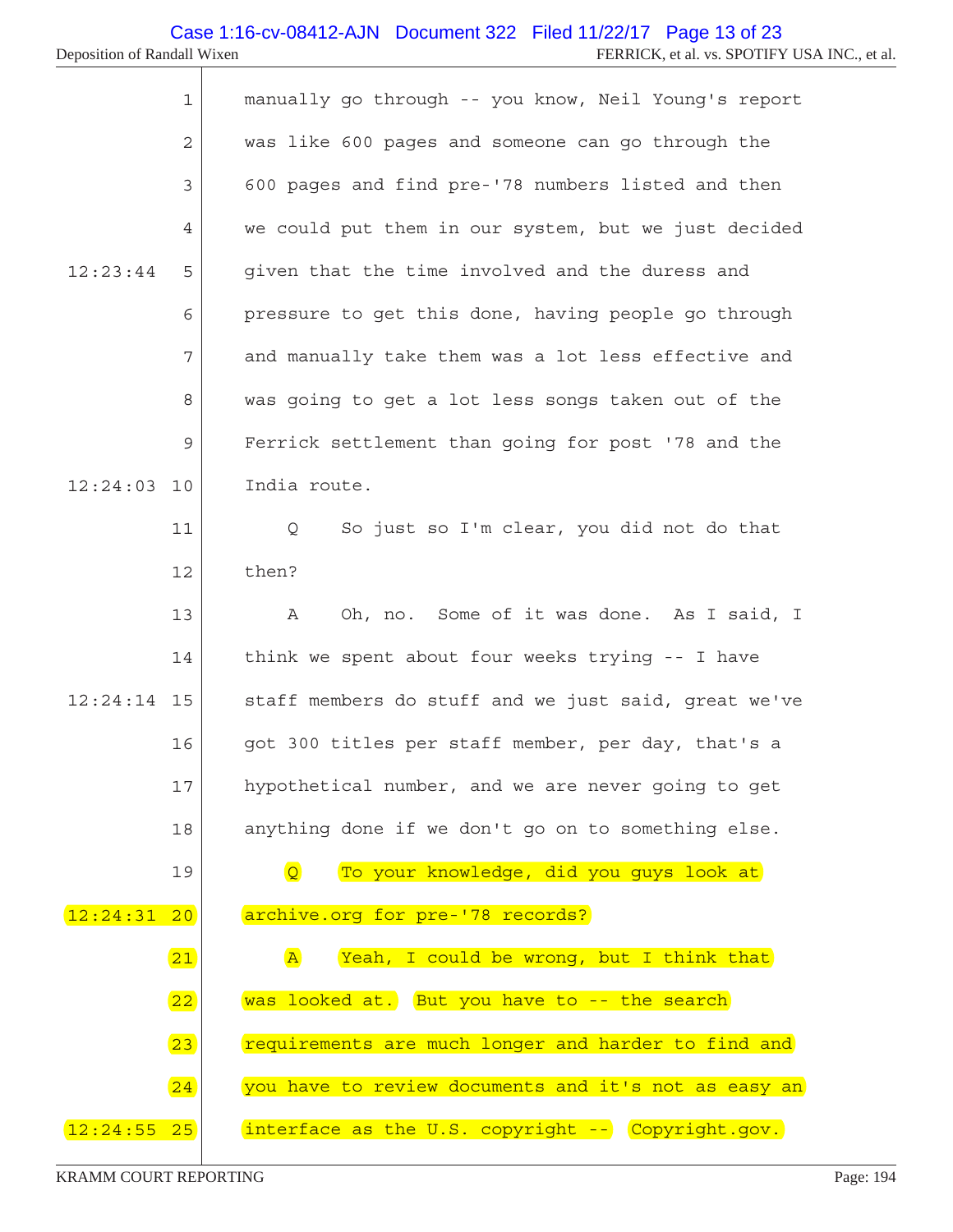٦

|               | 1                            | And even though it's cheaper and less time                |
|---------------|------------------------------|-----------------------------------------------------------|
|               | $\boxed{2}$                  | consuming than having someone go to Washington D.C.       |
|               | $\boxed{3}$                  | and do the research, it was still not cost                |
|               | $\left  \frac{4}{2} \right $ | effective.                                                |
| 12:25:15      | $\sqrt{5}$                   | So did Wixen Music actually search that<br>$\overline{Q}$ |
|               | 6                            | site in connection with the Ferrick settlement?           |
|               | 7                            | MR. MACKAY: Asked and answered.                           |
|               | 8                            | THE WITNESS: We would have to ask Jason.                  |
|               | 9                            | BY MR. NADOLENCO:                                         |
| $12:25:24$ 10 |                              | You don't know as you sit there whether<br>$\overline{Q}$ |
|               | 11                           | that was actually searched?                               |
|               | 12                           | $\overline{A}$<br>I do not know.                          |
|               | 13                           | MR. MACKAY: Asked and answered.                           |
|               | 14                           | MR. NADOLENCO: With regard to the                         |
| $12:26:17$ 15 |                              | documents you guys produced, I think I made it            |
|               | 16                           | clear, but I just want to make it clear we think we       |
|               | 17                           | should -- we are entitled to all administration           |
|               | 18                           | agreements in full, unredacted form. So I just want       |
|               | 19                           | to make that clear just because I asked about             |
| $12:26:38$ 20 |                              | some $--$                                                 |
|               | 21                           | MR. MACKAY: I understand. We can                          |
|               | 22                           | certainly meet and confer with you on that.               |
|               | 23                           | MR. NADOLENCO: So I asked a number of                     |
|               | 24                           | questions about what was done to see whether or not       |
| 12:26:47      | 25                           | the songs were on verify and the like, and I know         |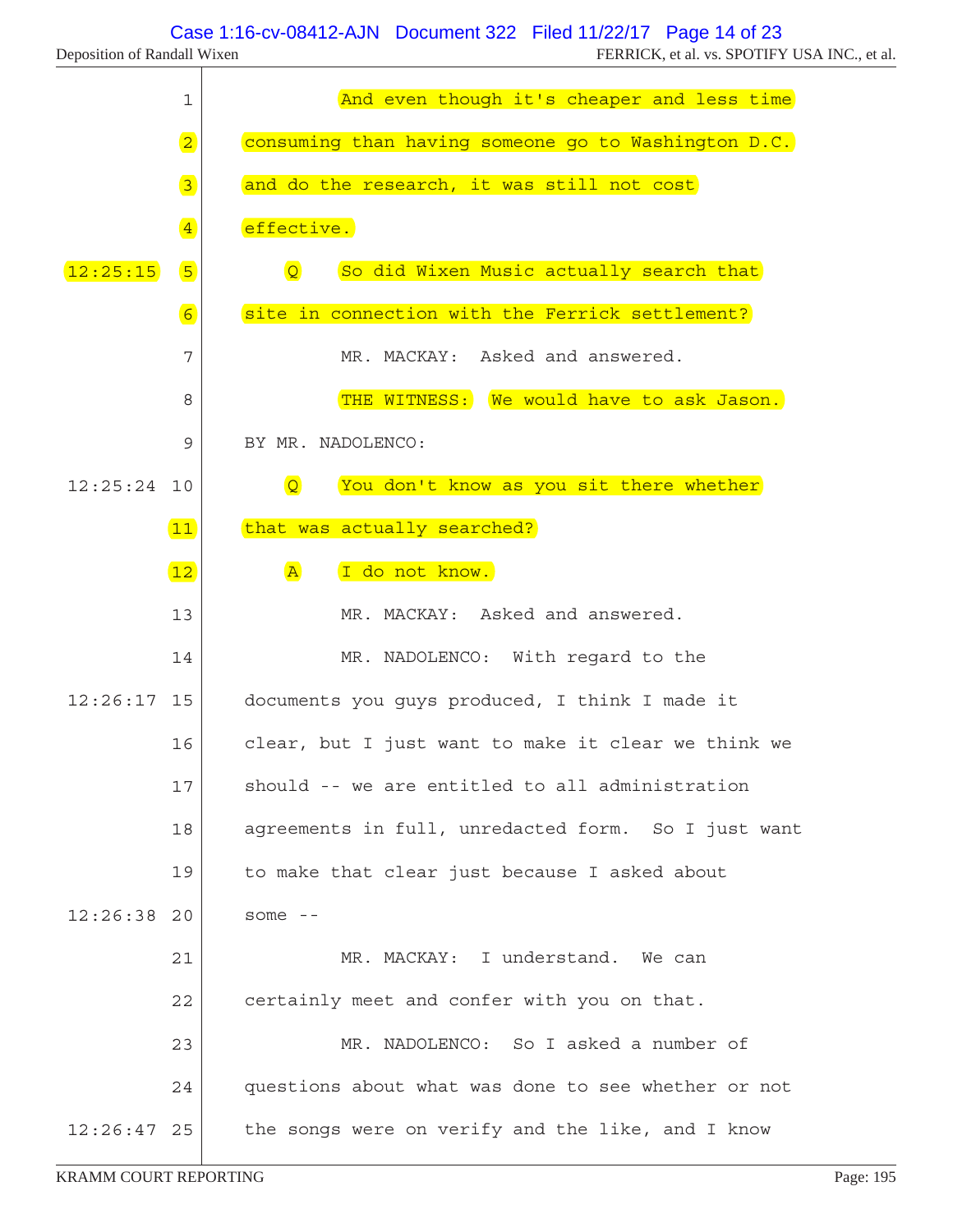|          | $\mathbf 1$    | efforts to resolve the litigation with class counsel         |
|----------|----------------|--------------------------------------------------------------|
|          | $\overline{2}$ | though?                                                      |
|          | 3              | I think the only thing that I recall is<br>A                 |
|          | 4              | conversations with David Lowery.                             |
| 12:31:12 | 5              | $\overline{Q}$<br>Do you know if Spotify and class counsel   |
|          | 6              | used a mediator in order to effectuate settlement?           |
|          | $\boxed{7}$    | I don't recall. I don't know.<br>$\overline{A}$              |
|          | $\bullet$      | $\overline{Q}$<br>Do you know how long the mediation process |
|          | $\boxed{9}$    | took between Spotify and class counsel in order to           |
| 12:31:28 | 10             | eventually reach a settlement?                               |
|          | 11             | $\overline{A}$<br>No.                                        |
|          | 12             | $\overline{Q}$<br>Do you know how many documents were        |
|          | 13             | exchanged amongst Spotify and class counsel in               |
|          | 14             | conjunction with the mediation process?                      |
| 12:31:39 | 15             | No.<br>$\mathbf{A}$                                          |
|          | 16             | What's your understanding of the amount of<br>Q              |
|          | 17             | attorney's fees that's being claimed in this case?           |
|          | 18             | My understanding is that it's like<br>Α                      |
|          | 19             | 33 percent plus another 5 million to you guys.               |
| 12:31:55 | 20             | So is your objection or -- strike that.<br>Q                 |
|          | 21             | I understand you made an objection that you                  |
|          | 22             | think that class counsel's fees are too high in this         |
|          | 23             | litigation; is that correct?                                 |
|          | 24             | I would have to check the exhibit here.<br>Α                 |
| 12:32:13 | 25             | But relative to the settlement amount, I think it's          |

T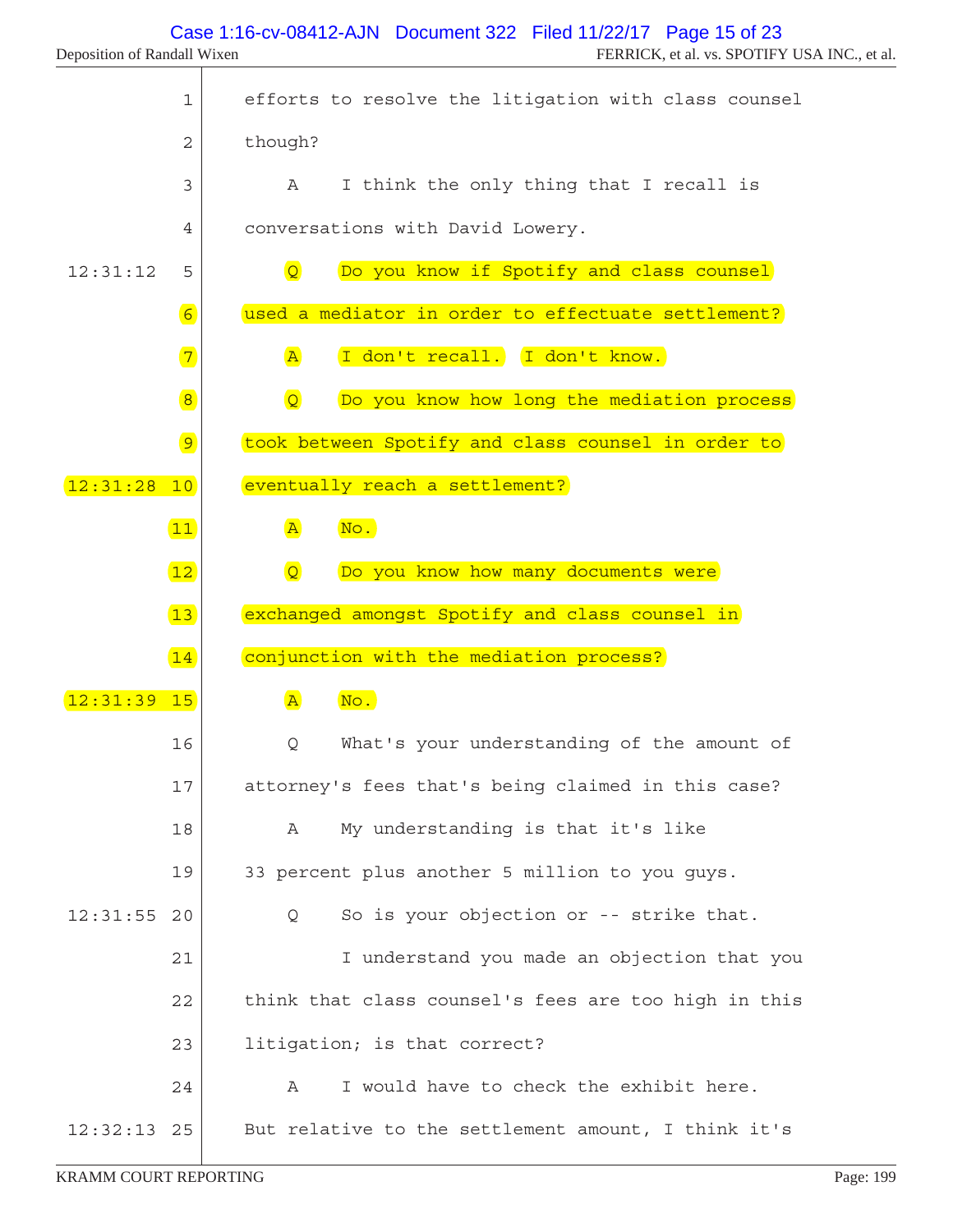| $\mathbf 1$    | that period as to what happened when.                         |
|----------------|---------------------------------------------------------------|
| $\overline{2}$ | If Wixen Music Publishing company or --<br>Q                  |
| 3              | sorry.                                                        |
| $\overline{4}$ | If Wixen Music Publishing, Inc. dated a                       |
| 12:51:44<br>5  | letter with a particular date, you would think that           |
| 6              | is probably an accurate date of when the letter was           |
| 7              | disseminated; right?                                          |
| 8              | I didn't print them. I didn't send them.<br>$\mathbb A$       |
| 9              | I don't know.                                                 |
| 12:51:57<br>10 | $\overline{Q}$<br>And then it appears there's also a letter   |
| 11)            | sent from Wixen Music Publishing, Inc. to Wixen               |
| 12             | clients on October 20th of 2017.                              |
| 13             | Are you able to confirm that that letter                      |
| 14             | was sent after the September 12th, 2017 opt out and           |
| $12:52:12$ 15  | objection deadline?                                           |
| 16             | That's coming back into my recent<br>$\mathbb{A}$<br>Yes.     |
| 17             | memory.                                                       |
| 18             | $\overline{Q}$<br>Now, if there was transmittal of the        |
| 19             | objections that were filed to Wixen clients --                |
| 12:52:42<br>20 | $\mathbf{A}$<br>Yes.                                          |
| 21             | $\overline{Q}$<br>-- you would expect that to show up on your |
| 22             | privilege log; right?                                         |
| 23             | MR. MACKAY: Calls for speculation.                            |
| 24             | BY MS. PACHMAN:                                               |
| 12:52:52 25    | Let me rephrase it.<br>$\overline{Q}$                         |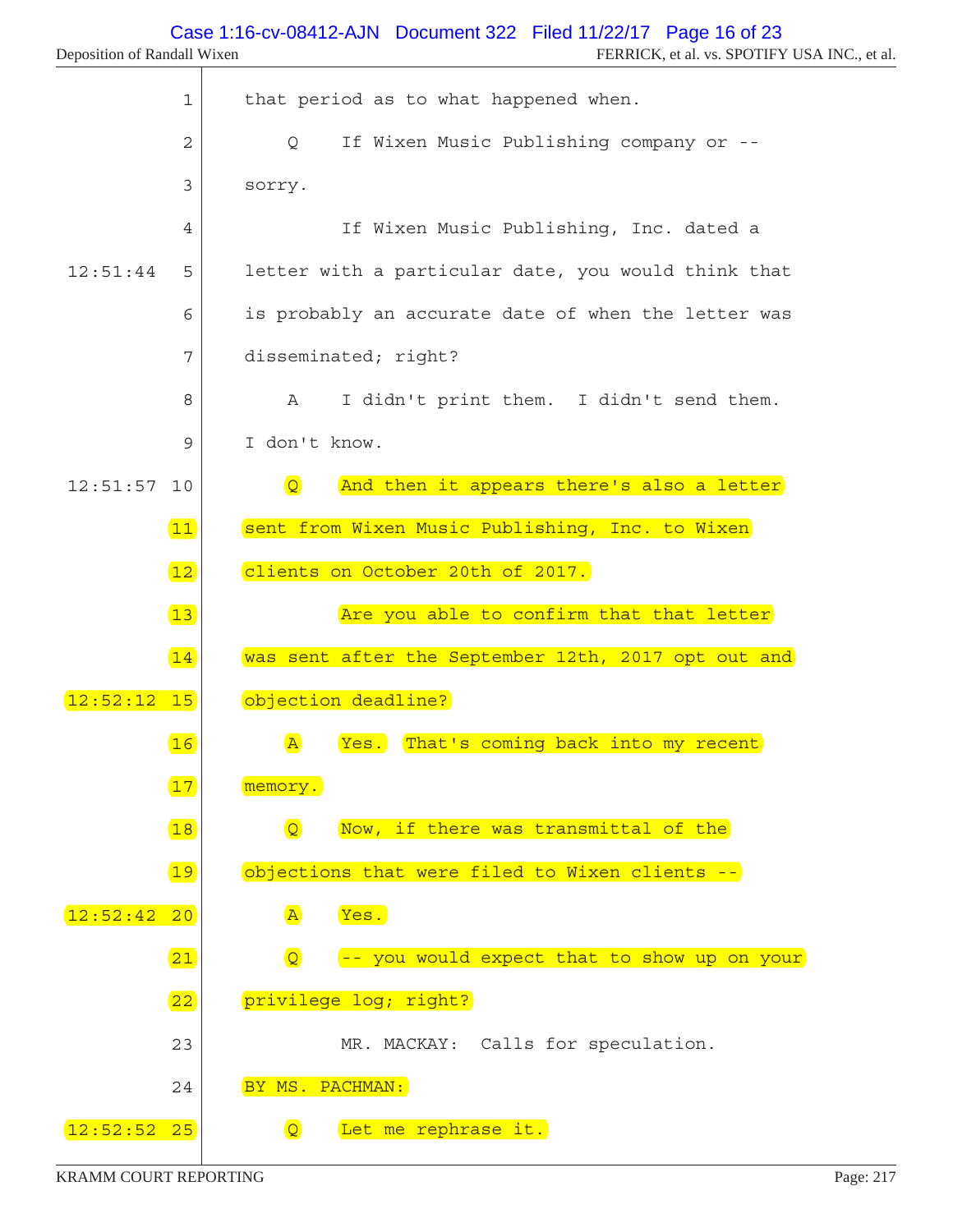Τ

|               | $\boxed{1}$     | There's been a lot of claims over material             |
|---------------|-----------------|--------------------------------------------------------|
|               | $\overline{2}$  | being privileged. I think one of the positions that    |
|               | $\overline{3}$  | you took with your counsel was that transmission of    |
|               | $\overline{4}$  | information about objections to clients would be       |
| 12:53:04      | 5               | privileged.                                            |
|               | $6\overline{6}$ | So sending, for instance, a draft of the               |
|               | $\boxed{7}$     | objections you were going to file to your client       |
|               | $\overline{8}$  | would be a privileged communication.                   |
|               | 9               | Do you recall that testimony?                          |
| 12:53:12      | 10              | MR. MACKAY: I'm going to object that                   |
|               | 11              | you're asking him legal conclusions about a document   |
|               | 12              | that lawyers prepare and I don't think that's          |
|               | 13              | appropriate.                                           |
|               | 14              | BY MS. PACHMAN:                                        |
| 12:53:21      | 15              | $\overline{Q}$<br>Are you going to answer my question? |
|               | 16              | The letter that went out, October<br>$\mathbf{A}$      |
|               | 17              | something, did have a copy of the objection.           |
|               | 18              | MR. MACKAY: Pardon me. Pardon me.<br>I'm               |
|               | 19              | going to instruct you not to answer any                |
| 12:53:37      | 20              | communications on privilege and not to answer any      |
|               | 21              | more questions on these lines.                         |
|               | 22              | THE WITNESS: Okay.                                     |
|               | 23              | MR. MACKAY: I mean, we've stated the                   |
|               | 24              | privilege objection on the record, and to the extent   |
| $12:53:49$ 25 |                 | you want to get into the content of communications     |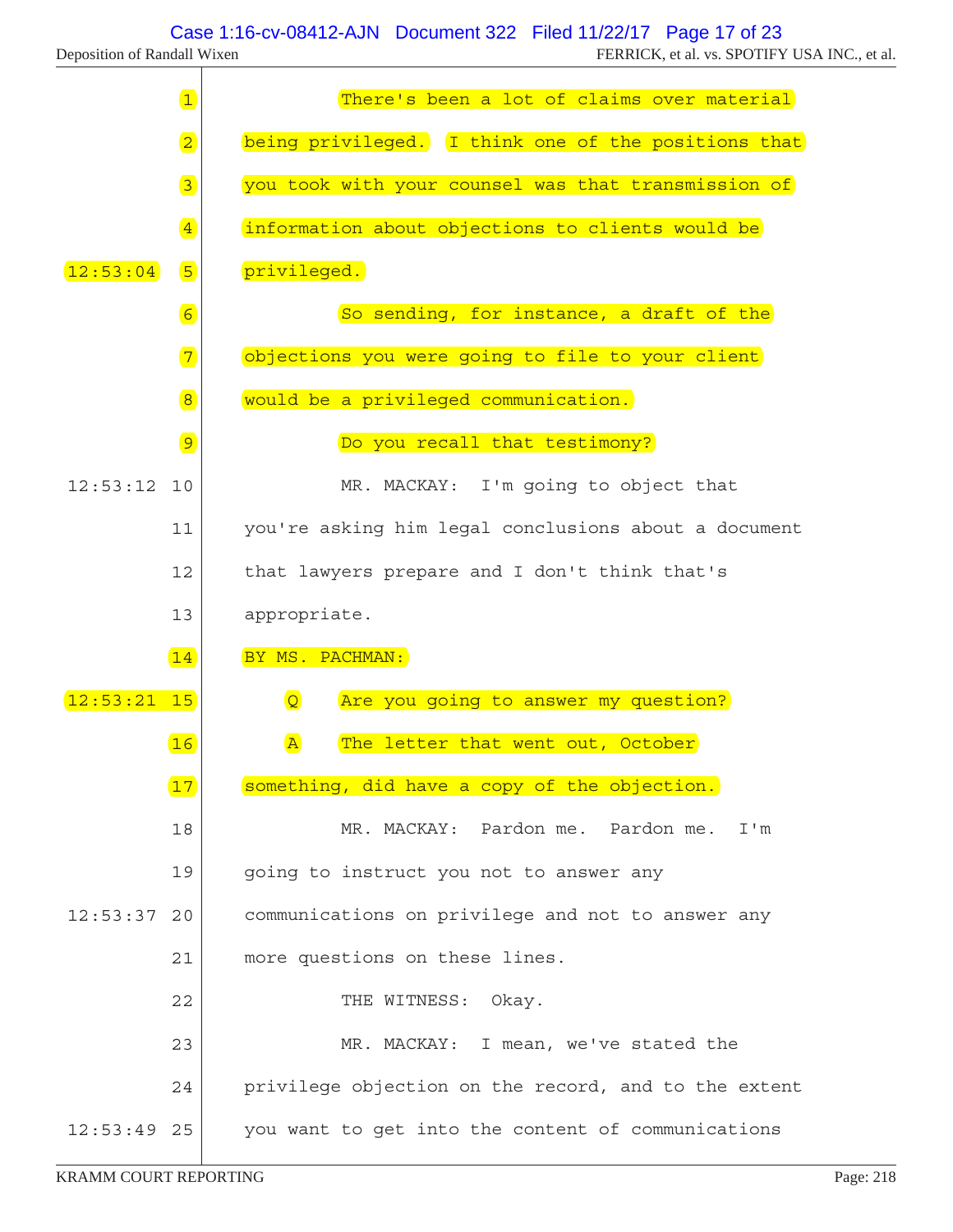|               | 1            | You can't put a single date on when I had<br>Α              |
|---------------|--------------|-------------------------------------------------------------|
|               | $\mathbf{2}$ | discussions with clients and so that might have             |
|               | 3            | shifted over time.                                          |
|               | 4            | Do you currently think the Ferrick<br>Q                     |
| 12:58:59      | 5            | settlement is superior to the NMPA settlement?              |
|               | 6            | I haven't done the analysis.<br>Α                           |
|               | 7            | At one time at least you thought the<br>Q                   |
|               | 8            | Ferrick settlement was better than the NMPA                 |
|               | 9            | settlement; right?                                          |
| 12:59:09      | 10           | MR. MACKAY: Vague and ambiguous.                            |
|               | 11           | It was bigger dollars for<br>THE WITNESS:                   |
|               | 12           | less market share.                                          |
|               | 13           | BY MS. PACHMAN:                                             |
|               | 14           | I think you referenced throughout your<br>Q                 |
| $12:59:21$ 15 |              | deposition whether or not copyright registration            |
|               | 16           | numbers had to be provided for other class action           |
|               | 17           | settlements.                                                |
|               | 18           | Has Wixen ever been involved in another                     |
|               | 19           | class action on behalf of its clients?                      |
| 12:59:31      | 20           | $\overline{A}$<br>Yeah. That was asked to me earlier. And I |
|               | 21           | said I believed so but I just -- it did occur to me         |
|               | 22           | since that question was asked and now that there was        |
|               | 23           | a late payment matter that the NMPA brought several         |
|               | 24           | years ago, and it was an opt in or opt out and              |
| [01:00:07 25] |              | you -- in order for the settlement to be effective,         |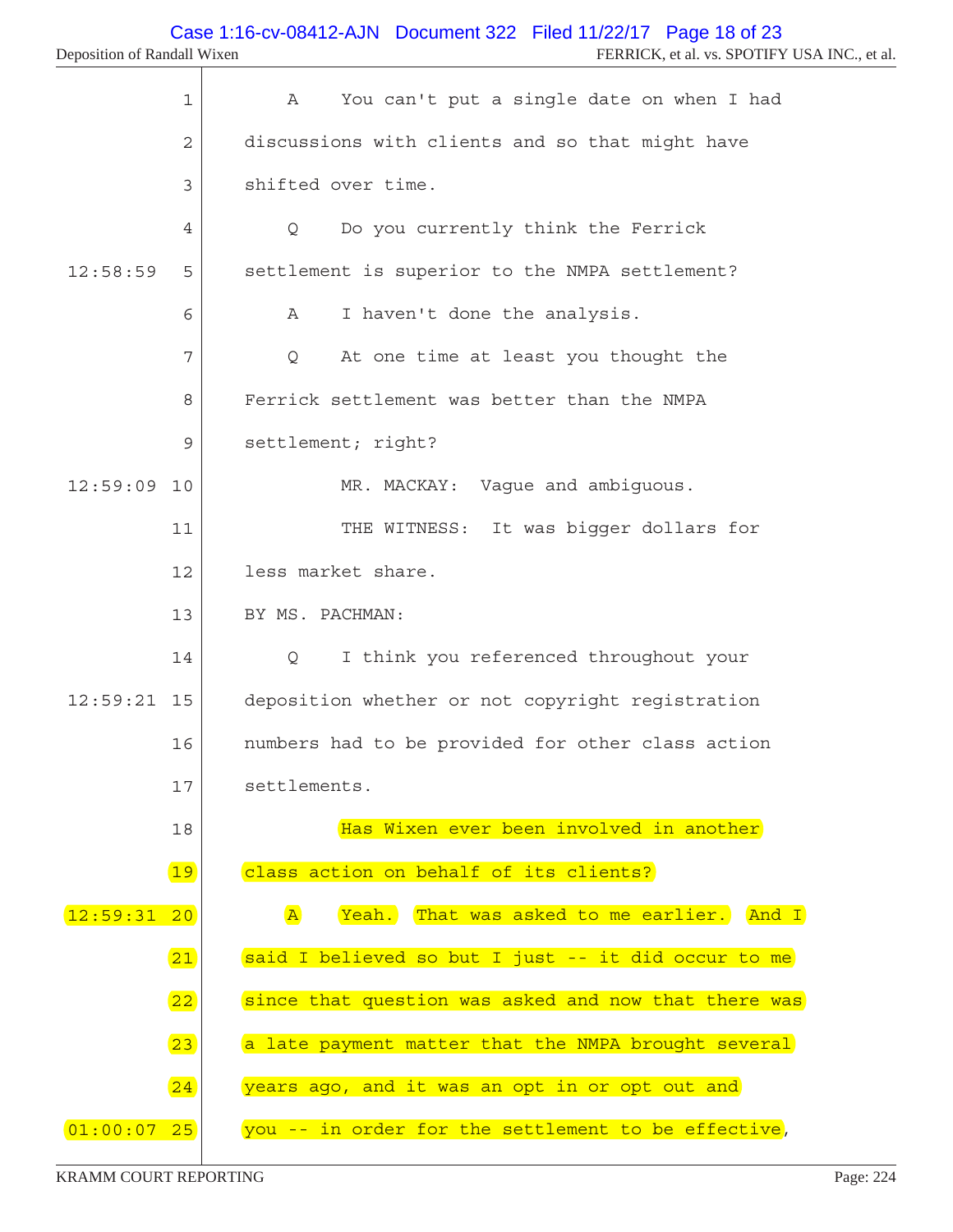| Deposition of Randall Wixen |  |  |
|-----------------------------|--|--|
|-----------------------------|--|--|

|                             |                | Case 1:16-cv-08412-AJN  Document 322  Filed 11/22/17  Page 19 of 23 |
|-----------------------------|----------------|---------------------------------------------------------------------|
| Deposition of Randall Wixen |                | FERRICK, et al. vs. SPOTIFY USA INC., et al.                        |
|                             | 1              | a certain portion of market share had to agree to                   |
|                             | $\overline{2}$ | opt to opt in.                                                      |
|                             | $\boxed{3}$    | And I remember David Israelite and Kenneth                          |
|                             | $\overline{4}$ | Feinberg, who was the so-called pay czar of class                   |
| [01:00:30]                  | 5              | action settlements, flew out to discuss with us at                  |
|                             | 6              | that time whether or not -- why they felt we should                 |
|                             | $\boxed{7}$    | opt in and why we felt it was a good settlement.                    |
|                             | $\overline{8}$ | And ultimately we weren't required in any                           |
|                             | $\boxed{9}$    | way, shape or form to provide any affirmative notice                |
| 01:01:00                    | 10             | from our clients that we were authorized to act on                  |
|                             | $\boxed{11}$   | their behalf. And we were allowed to settle it                      |
|                             | 12             | without copyright numbers.                                          |

|               | 13 | And I believe that was a much, much larger          |
|---------------|----|-----------------------------------------------------|
|               | 14 | settlement than this. And the way that it's done in |
| $01:01:17$ 15 |    | the music business is that unless you're suing      |
|               | 16 | someone specifically for a copyright infringement,  |
|               | 17 | you don't use copyright numbers and publishing      |
|               | 18 | administrators are allowed to resolve these things  |
|               | 19 | for their group of clients.                         |
| 01:01:31      | 20 | In what court was this class action<br>Q            |
|               | 21 | pending?                                            |
|               | 22 | I think it was federal court.<br>A                  |
|               | 23 | Do you recall which court? Where the court<br>Q     |
|               | 24 | was located?                                        |
| $01:01:39$ 25 |    | No.<br>Α                                            |
|               |    |                                                     |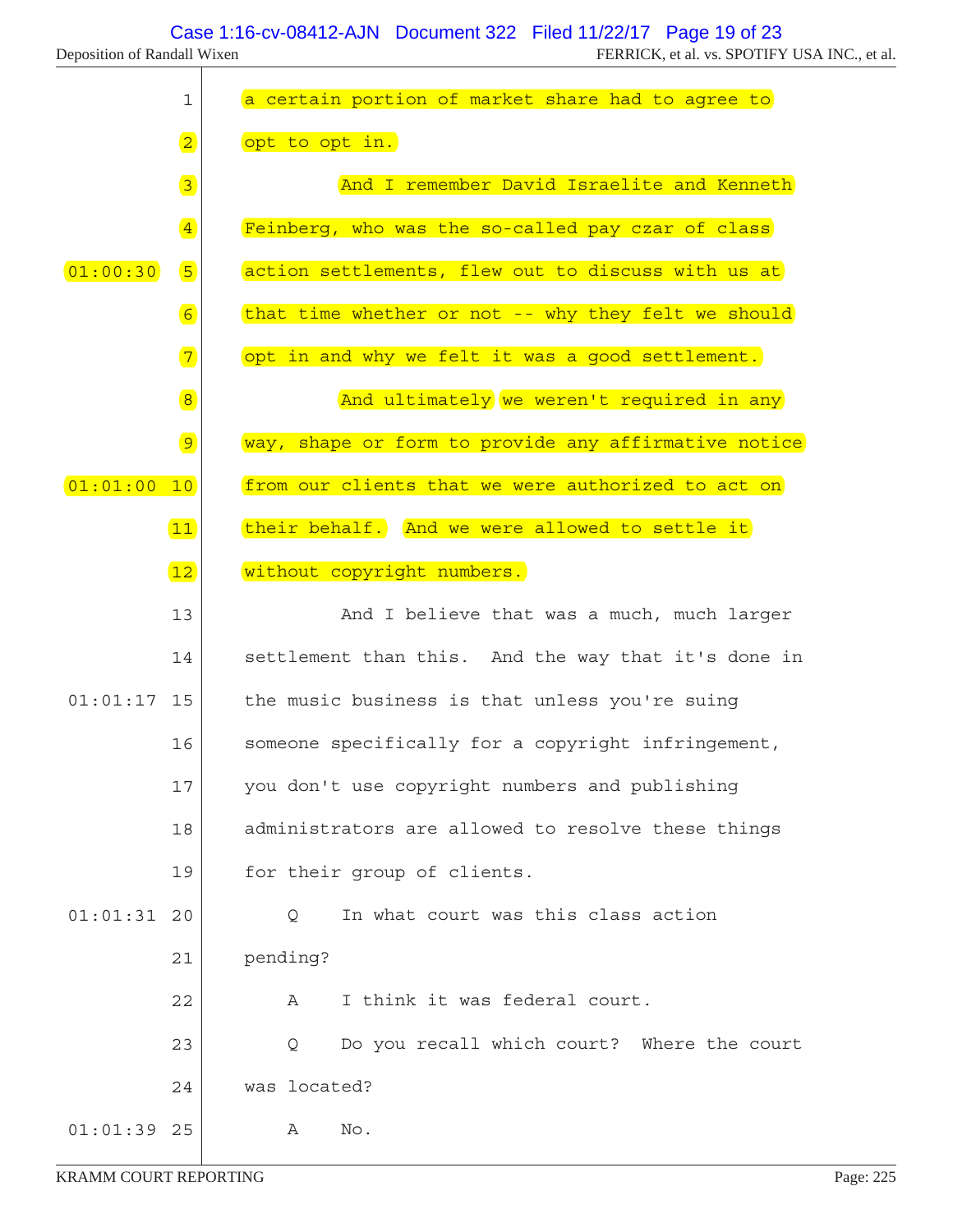|               | $\mathbf 1$  | BY MS. PACHMAN:                                     |
|---------------|--------------|-----------------------------------------------------|
|               | $\mathbf{2}$ | Do you recognize Exhibit 8?<br>Q                    |
|               | 3            | Seems to be a reduced picture of a book I<br>А      |
|               | 4            | wrote.                                              |
| 01:09:53      | 5            | What's the title of the book?<br>Q                  |
|               | 6            | "The Plain and Simple Guide to Music<br>Α           |
|               | 7            | Publishing, " third edition.                        |
|               | 8            | I see on page 2 it says:<br>Q                       |
|               | 9            | "Wixen offers ten tips for                          |
| 01:10:12      | 10           | song writers at all stages in                       |
|               | 11           | their careers."                                     |
|               | 12           | And number 6 is:                                    |
|               | 13           | "Keep a copy of everything                          |
|               | 14           | you sign and all your copyright                     |
| $01:10:19$ 15 |              | forms and clearance                                 |
|               | 16           | confirmations. You'll need them                     |
|               | 17           | some day."                                          |
|               | 18           | Why would individuals need their copyright          |
|               | 19           | forms?                                              |
| 01:10:30      | 20           | MR. MACKAY: Vaque and ambiquous, calls for          |
|               | 21           | legal conclusion.                                   |
|               | 22           | THE WITNESS: Well, I can give you a list:           |
|               | 23           | Perhaps for estate purposes, for getting bank loans |
|               | 24           | against collateral, for potential litigation, to    |
| [01:10:49 25] |              | give to their administrators so that their          |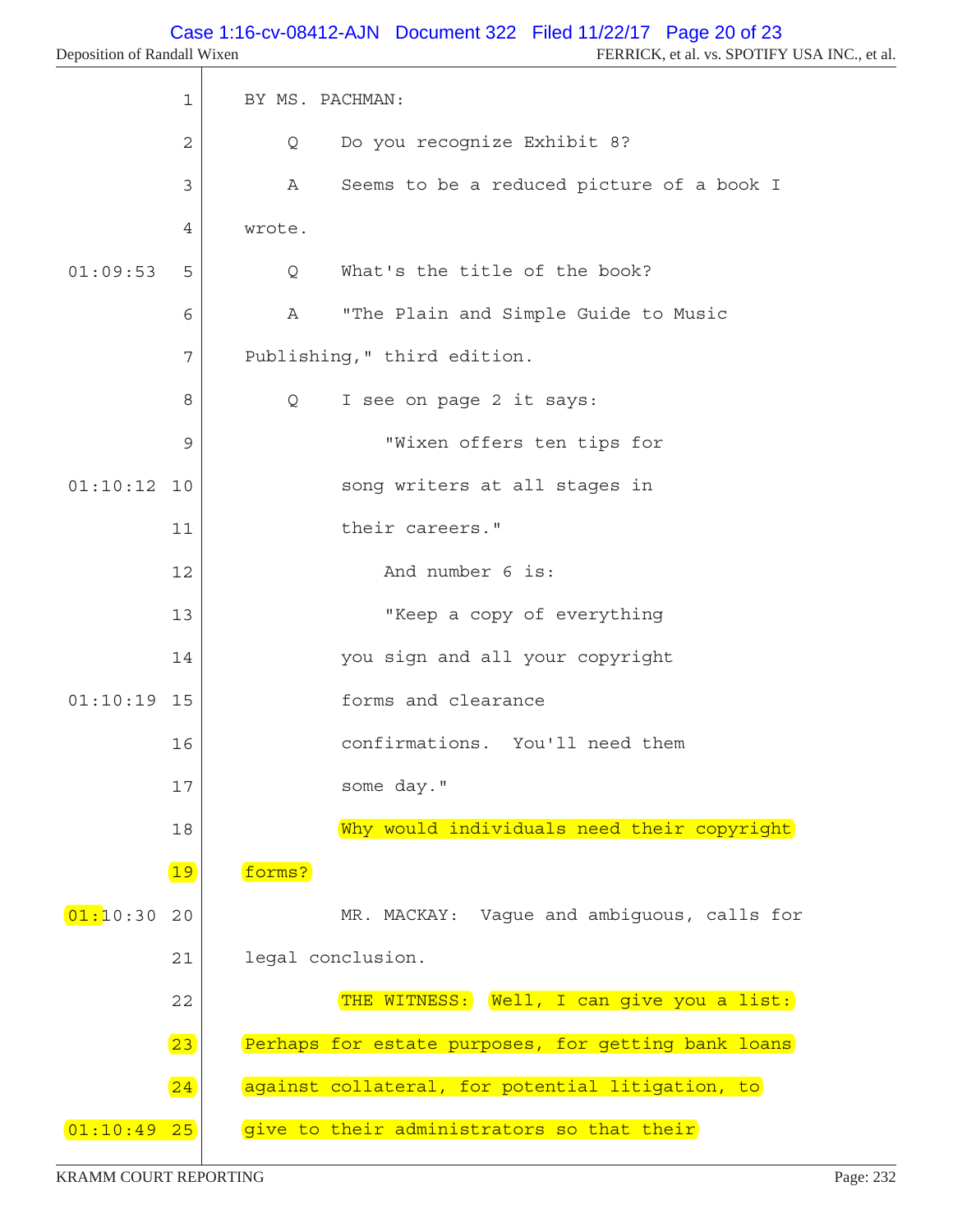T

|               | $\mathbf 1$                        | administrators had the works.                                 |
|---------------|------------------------------------|---------------------------------------------------------------|
|               | $\overline{2}$                     | Unfortunately, rock and roll musicians take                   |
|               | $\boxed{3}$                        | a lot of drugs and don't always keep copies of what           |
|               | $\overline{4}$                     | they sign and it's a finding it after the fact case           |
| 01:11:09      | 5                                  | sometimes.                                                    |
|               | $6\overline{6}$                    | BY MS. PACHMAN:                                               |
|               | $\begin{array}{c} \n7 \end{array}$ | $\overline{Q}$<br>But, for example, if you wanted a bank loan |
|               | $\boxed{8}$                        | against collateral, you would need to list a                  |
|               | $\boxed{9}$                        | copyright registration number, you couldn't list              |
| 01:11:17      | 10                                 | some other type of number; right?                             |
|               | 11                                 | MR. MACKAY: Calls for speculation.                            |
|               | 12                                 | THE WITNESS: In my personal experience,                       |
|               | 13                                 | clients who have gotten bank loans secured by                 |
|               | 14                                 | copyrights, the bank wants to do due diligence and            |
| $01:11:31$ 15 |                                    | see if something has been copyrighted and is held by          |
|               | 16                                 | the person who's attempting to get the loan and               |
|               | 17                                 | wants to make sure that it hasn't already been                |
|               | 18                                 | hypothecated or sold to a third party if they're              |
|               | 19                                 | loaning against that collateral.                              |
| 01:11:51      | 20                                 | BY MS. PACHMAN:                                               |
|               | 21                                 | So in conjunction with that due diligence<br>Q                |
|               | 22                                 | they require a copyright registration number; right?          |
|               | 23                                 | A prudent bank would.<br>А                                    |
|               | 24                                 | MR. MACKAY: Calls for speculation.                            |
| $01:12:02$ 25 |                                    | //                                                            |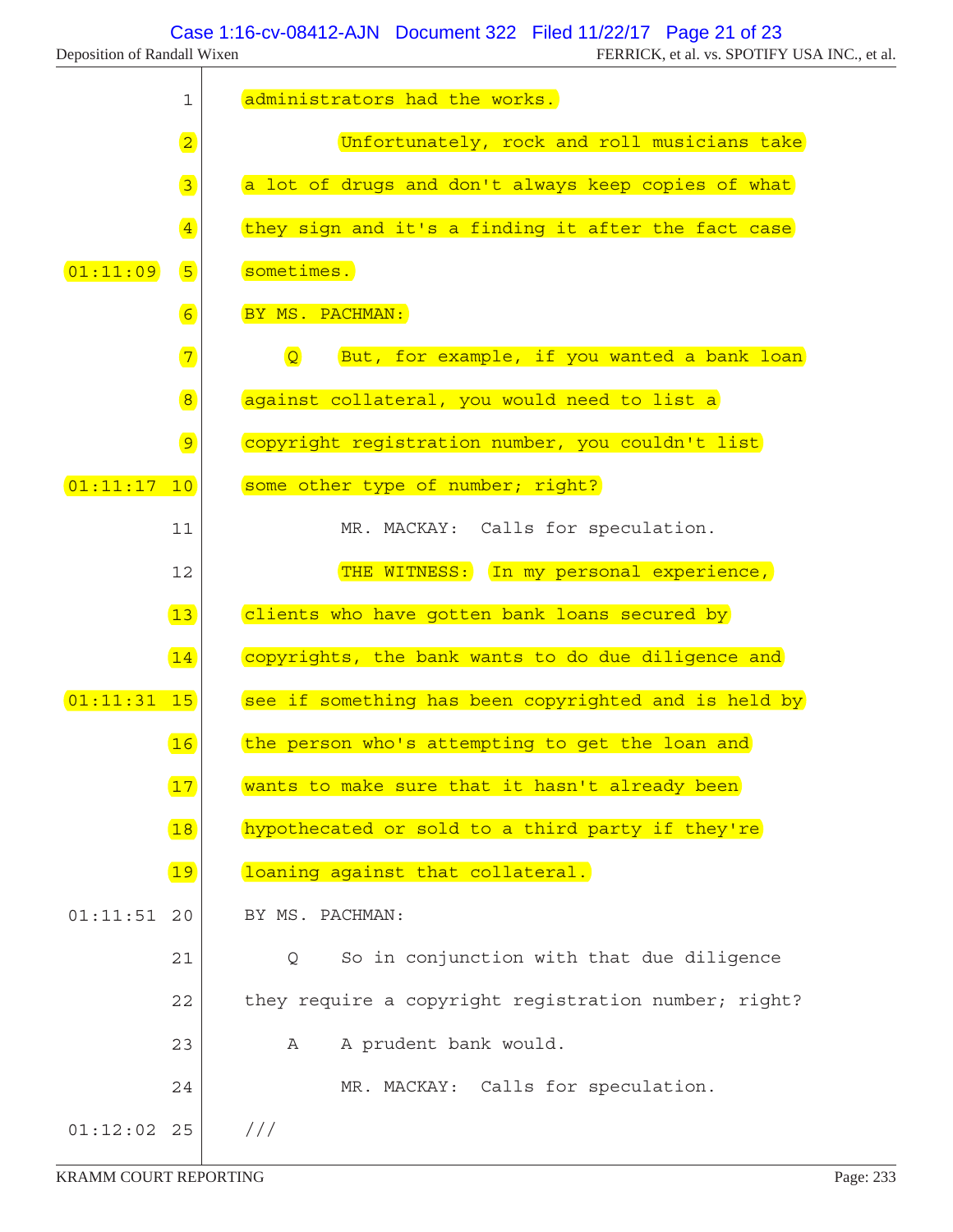Case 1:16-cv-08412-AJN Document 322 Filed 11/22/17 Page 22 of 23

 $\sim$ 

| $\mathbf 1$    | ÿ.<br>STATE OF CALIFORNIA                                  |
|----------------|------------------------------------------------------------|
| $\overline{2}$ | COUNTY OF LOS ANGELES<br>).<br>SS.                         |
| 3              |                                                            |
| 4              | I, D'Anne Moungey, C.S.R. No. 7872, in                     |
| 5              | and for the State of California, do hereby certify:        |
| 6              | That prior to being examined, the witness named            |
| $\overline{7}$ | in the foregoing deposition was by me duly sworn to        |
| 8              | testify to the truth, the whole truth, and nothing but the |
| 9              | truth;                                                     |
| 10             | That said deposition was taken down by me in               |
| 11             | shorthand at the time and place therein named and          |
| 12             | thereafter reduced to typewriting under my direction, and  |
| 13             | the same is a true, correct, and complete transcript of    |
| 14             | said proceedings;                                          |
| 15             | That if the foregoing pertains to the original             |
| 16             | transcript of a deposition in a Federal Case, before       |
| 17             | completion of the proceedings, review of the transcript    |
| 18             | { } was { } was not required.                              |
| 19             | I further certify that I am not interested in the          |
| 20             | event of the action.                                       |
| 21             | Witness my hand this 2nd day of November.                  |
| 22             | 2017                                                       |
| 23             |                                                            |
| 24             | Certified Shorthand Reporter                               |
| 25             | for the State of California                                |
|                |                                                            |
|                |                                                            |